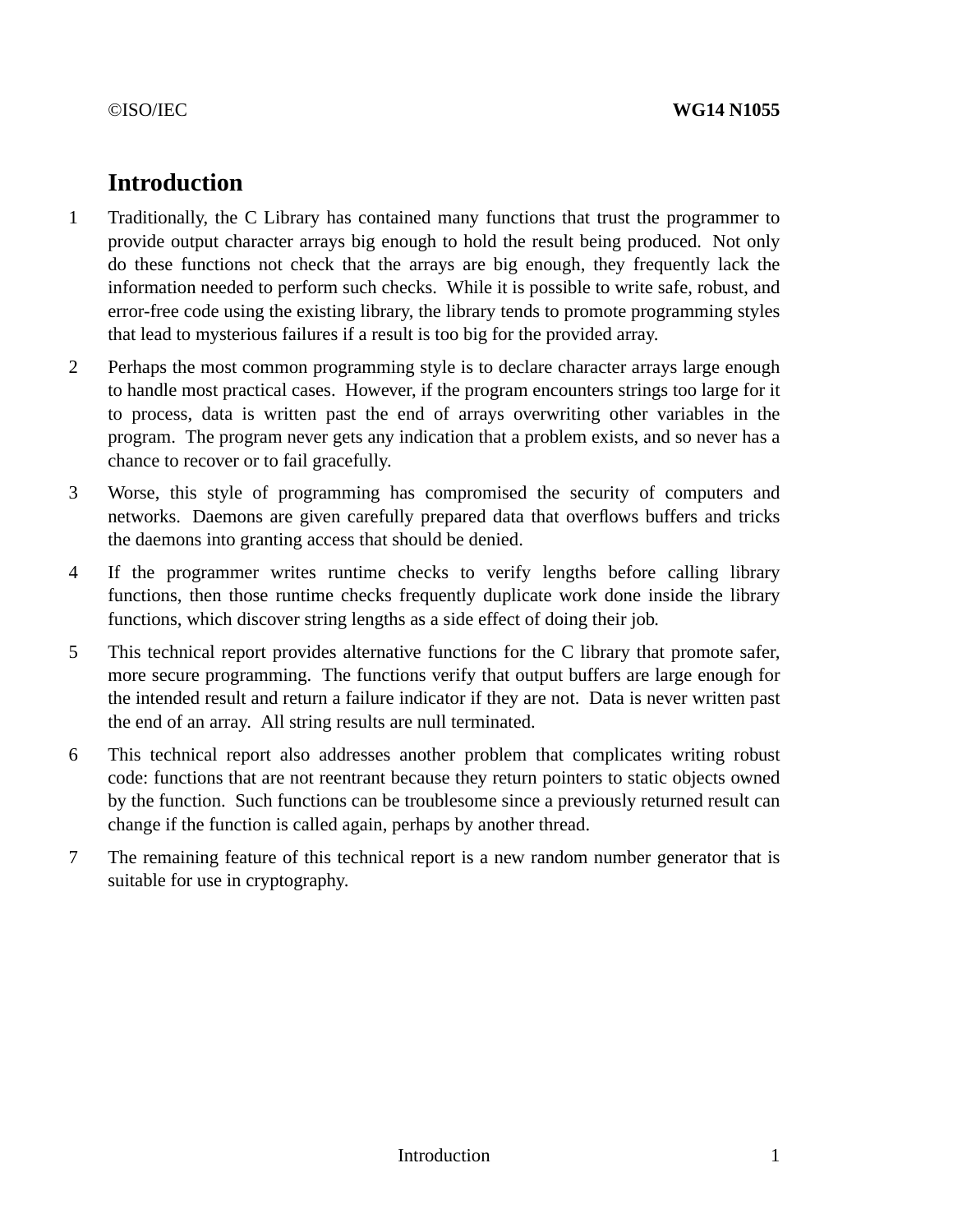### **WG14 N1055** ©ISO/IEC

# **1. Scope**

- 1 This Technical Report specifies a series of extensions of the programming language C, specified by International Standard ISO/IEC 9899:1999.
- 2 International Standard ISO/IEC 9899:1999 provides important context and specification for this Technical Report. This Technical Report should be read as if Clause 3 of this Technical Report was merged into the parallel structure of named Subclauses of Clause 7 of ISO/IEC 9899:1999.

# **2. Normative references**

- 1 The following normative documents contain provisions which, through reference in this text, constitute provisions of this Technical Report. For dated references, subsequent amendments to, or revisions of, any of these publications do not apply. However, parties to agreements based on this Technical Report are encouraged to investigate the possibility of applying the most recent editions of the normative documents indicated below. For undated references, the latest edition of the normative document referred to applies. Members of ISO and IEC maintain registers of currently valid International Standards.
- 2 ISO/IEC 9899:1999, *Information technology Programming languages, their environments and system software interfaces — Programming Language C*.
- 3 ISO/IEC 9899:1999/Cor 1:2001, *Information technology Programming languages, their environments and system software interfaces — Programming Language C — Technical Corrigendum 1* .
- 4 ISO 31−11:1992, *Quantities and units Part 11: Mathematical signs and symbols for use in the physical sciences and technology*.
- 5 ISO/IEC 646, *Information technology — ISO 7-bit coded character set for information interchange*.
- 6 ISO/IEC 2382−1:1993, *Information technology Vocabulary Part 1: Fundamental terms*.
- 7 ISO 4217, *Codes for the representation of currencies and funds*.
- 8 ISO 8601, *Data elements and interchange formats Information interchange — Representation of dates and times*.
- 9 ISO/IEC 10646 (all parts), *Information technology Universal Multiple-Octet Coded Character Set (UCS)*.
- 10 IEC 60559:1989, *Binary floating-point arithmetic for microprocessor systems* (previously designated IEC 559:1989).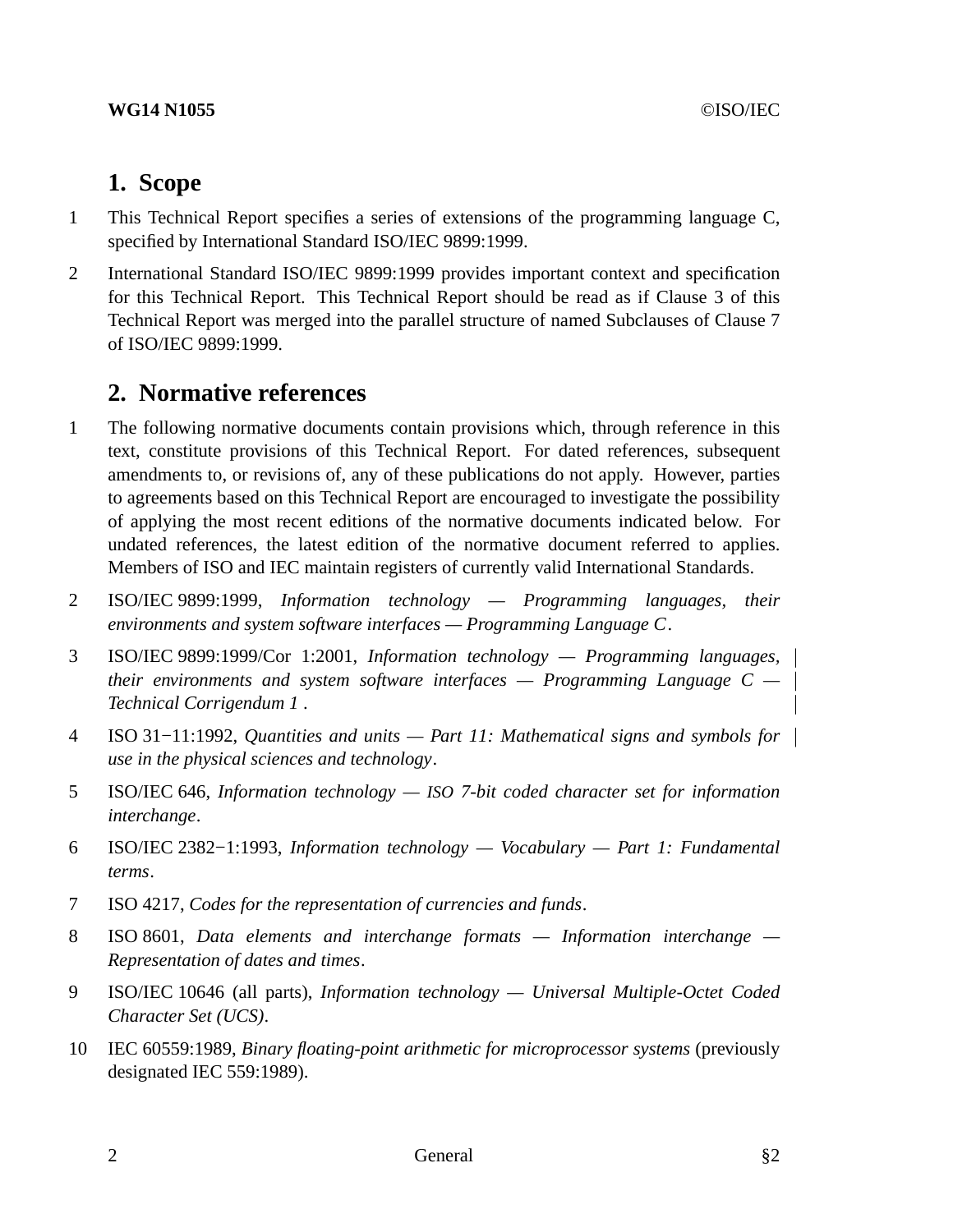# **3. Library**

# **3.1 Introduction**

# **3.1.1 Standard headers**

- 1 Functions defined by this technical report are defined by their respective headers only if **\_ \_USE\_SECURE\_LIB\_ \_** is defined as a macro name at the point in the source file where the appropriate header is included.
- 2 The macro **\_\_GOT\_SECURE\_LIB**\_\_ is intended to indicate conformance to this technical report. As specified in later subclauses, this macro is defined by certain headers if **\_ \_USE\_SECURE\_LIB\_ \_** is defined as a macro name at the point in the source file where the header is included. **\_\_GOT\_SECURE\_LIB\_\_** expands into an integer constant of type **long int**. The value of the integer constant may be increased by future revisions of this technical report.
- 3 If a given standard header is included more than once in a given scope, then it is undefined behavior if **\_ \_USE\_SECURE\_LIB\_ \_** is defined for some inclusions and not for others.

# **3.1.2 Use of errno**

1 An implementation may set **errno** for the functions defined in this technical report, but is not required to.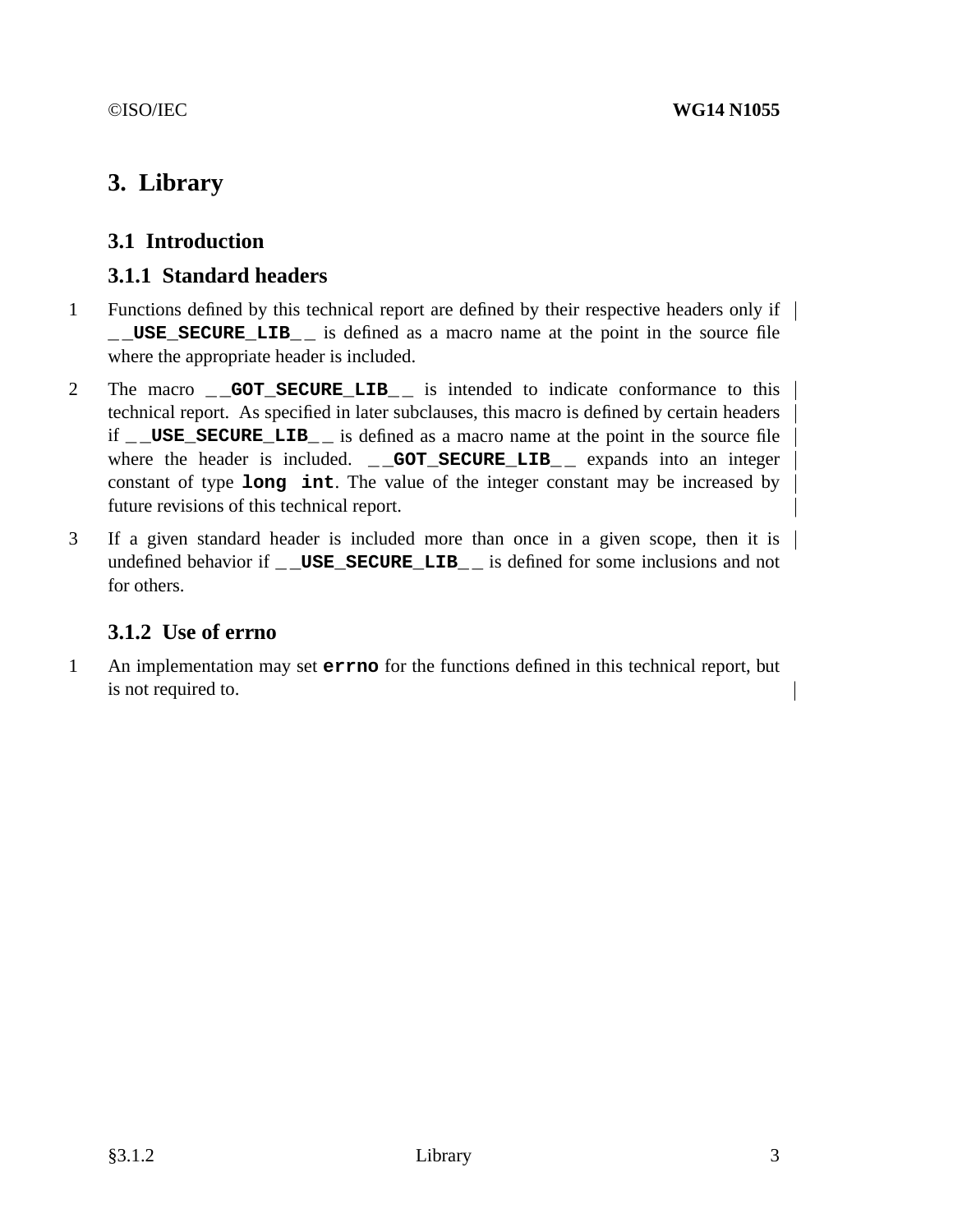# **3.2 Errors <errno.h>**

- 1 If the macro **\_ \_USE\_SECURE\_LIB\_ \_** is defined as a macro name at the point in the source file where **<errno.h>** is included, then **<errno.h>** defines a macro and a type.
- 2 The macro is

#### **\_ \_GOT\_SECURE\_LIB\_ \_**

which expands to the integer constant **200402L**.

3 The type is

**errno\_t**

which is type **int**. 1)

<sup>1)</sup> As a matter of programming style, **errno\_t** may be used as the type of something that deals only with the values that might be found in **errno**. For example, a function which returns the value of | **errno** might be declared as having the return type **errno\_t**.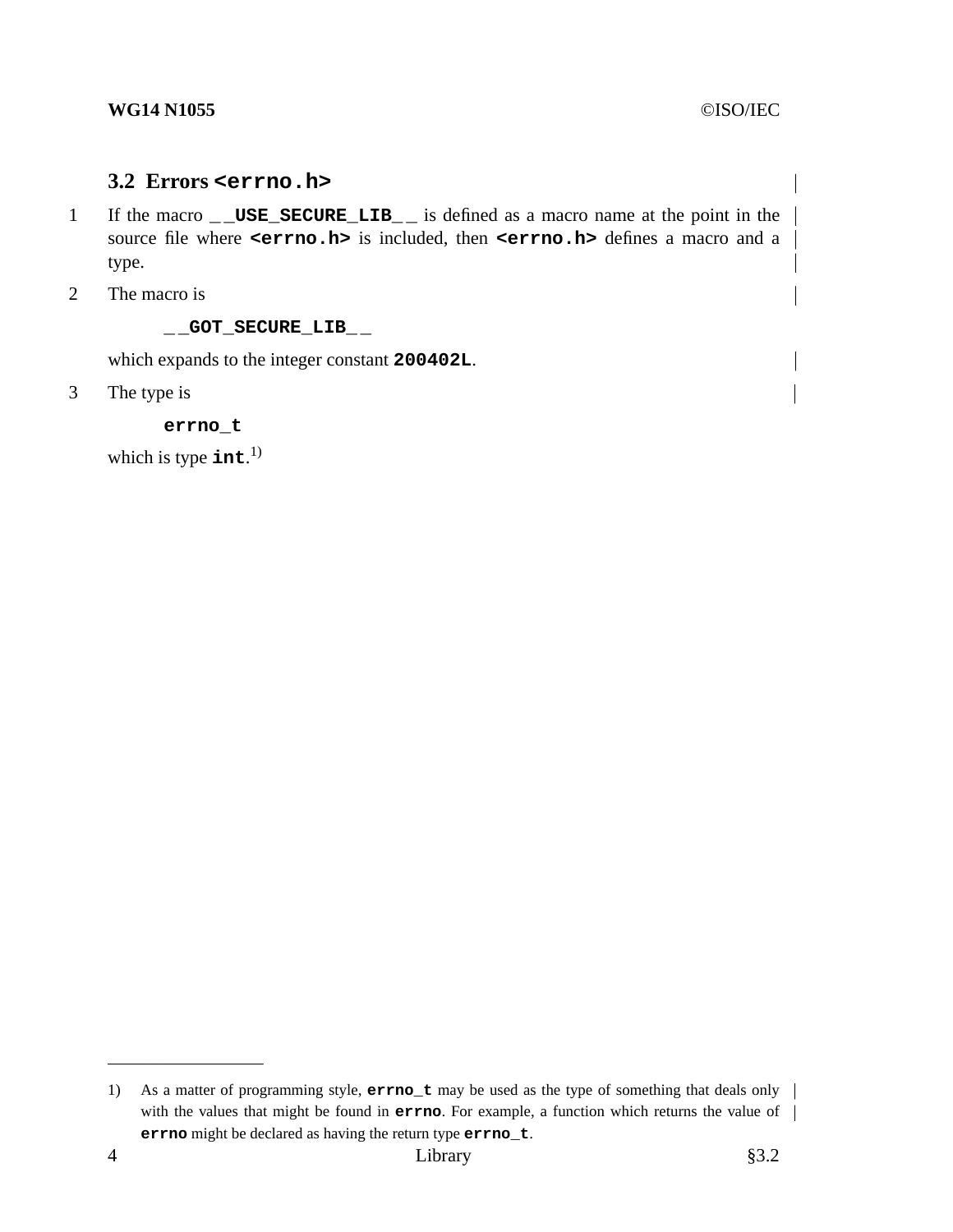# **3.3 Input/output <stdio.h>**

- 1 If the macro **USE SECURE LIB** is defined as a macro name at the point in the source file where **<stdio.h>** is included, then **<stdio.h>** defines several macros and one type.
- 2 The macros are

#### **\_ \_GOT\_SECURE\_LIB\_ \_**

which expands to the integer constant **200402L**;

#### **L\_tmpnam\_s**

which expands to an integer constant expression that is the size needed for an array of **char** large enough to hold a temporary file name string generated by the **tmpnam\_s** function;

#### **TMP\_MAX\_S**

which expands to an integer constant expression that is the maximum number of unique file names that can be generated by the **tmpnam\_s** function.

3 The type is

**errno\_t**

which is type **int**.

# **3.3.1 Operations on files**

#### **3.3.1.1 The tmpnam\_s function**

**Synopsis**

```
1 #define _ _USE_SECURE_LIB_ _
        #include <stdio.h>
        errno_t tmpnam_s(char *s, size_t maxsize);
```
#### **Description**

2 The **tmpnam\_s** function generates a string that is a valid file name and that is not the same as the name of an existing file.<sup>2)</sup> The function is potentially capable of generating

<sup>2)</sup> Files created using strings generated by the **tmpnam\_s** function are temporary only in the sense that their names should not collide with those generated by conventional naming rules for the implementation. It is still necessary to use the **remove** function to remove such files when their use is ended, and before program termination. Implementations should take care in choosing the patterns used for names returned by **tmpnam\_s**. For example, making a thread id part of the names avoids the race condition and possible conflict when multiple programs run simultaneously by the same user generate the same temporary file names.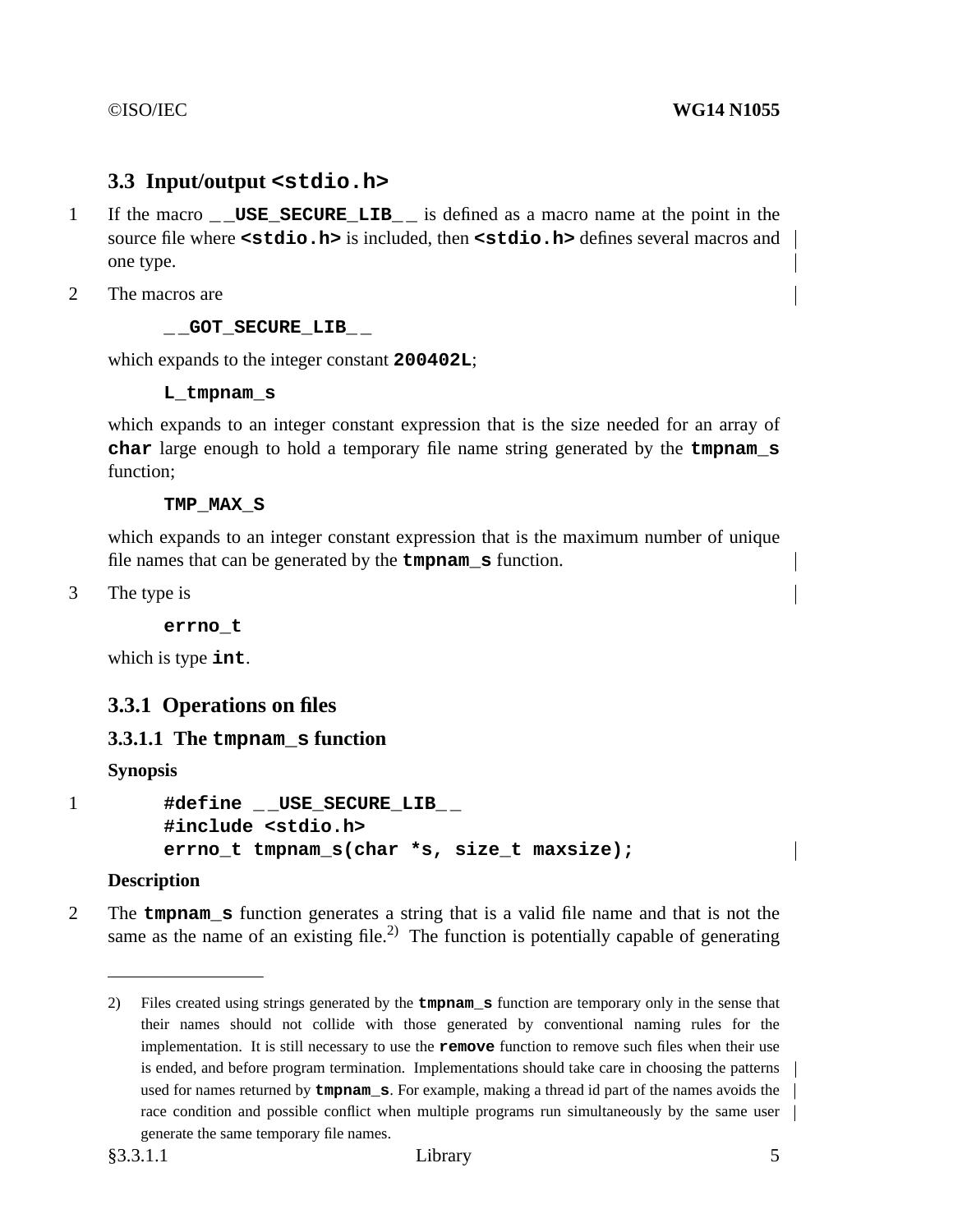# **WG14 N1055** ©ISO/IEC

**TMP MAX** S different strings, but any or all of them may already be in use by existing files and thus not be suitable return values. The lengths of these strings shall be less than the value of the **L\_tmpnam\_s** macro.

- 3 The **tmpnam\_s** function generates a different string each time it is called.
- 4 The implementation shall behave as if no library function except **tmpnam** calls the **tmpnam\_s** function.3)

## **Returns**

- 5 If no suitable string can be generated, or if the length of the string is not less than the value of **maxsize**, the **tmpnam\_s** function writes a null character to **s[0]** (only if **maxsize** is greater than zero) and returns **ERANGE**.
- 6 Otherwise, the **tmpnam\_s** function writes the string in the array pointed to by **s** and returns zero.

# **Environmental limits**

7 The value of the macro **TMP\_MAX\_S** shall be at least 25.

# **3.3.2 Formatted input/output functions**

# **3.3.2.1 The fscanf\_s function**

**Synopsis**

1 **#define \_ \_USE\_SECURE\_LIB\_ \_ #include <stdio.h> int fscanf\_s(FILE \* restrict stream, const char \* restrict format, ...);**

# **Description**

- 2 The **fscanf\_s** function is equivalent to **fscanf** except for the behavior when a directive fails and that the **c**, **s**, and **[** conversion specifiers apply to a pair of arguments (unless assignment suppression is indicated by a **\***). The first of these arguments is the same as for **fscanf**. That argument is immediately followed in the argument list by the second argument, which has type **size\_t** and gives the number of elements in the array pointed to by the first argument of the pair. If the first argument points to a scalar object, it is considered to be an array of one element.<sup>4)</sup>
- 3 A matching failure occurs if the number of elements in a receiving object is insufficient to hold the converted input (including any trailing null character).

<sup>3)</sup> An implementation may have **tmpnam** call **tmpnam\_s** (perhaps so there is only one naming convention for temporary files), but this is not required.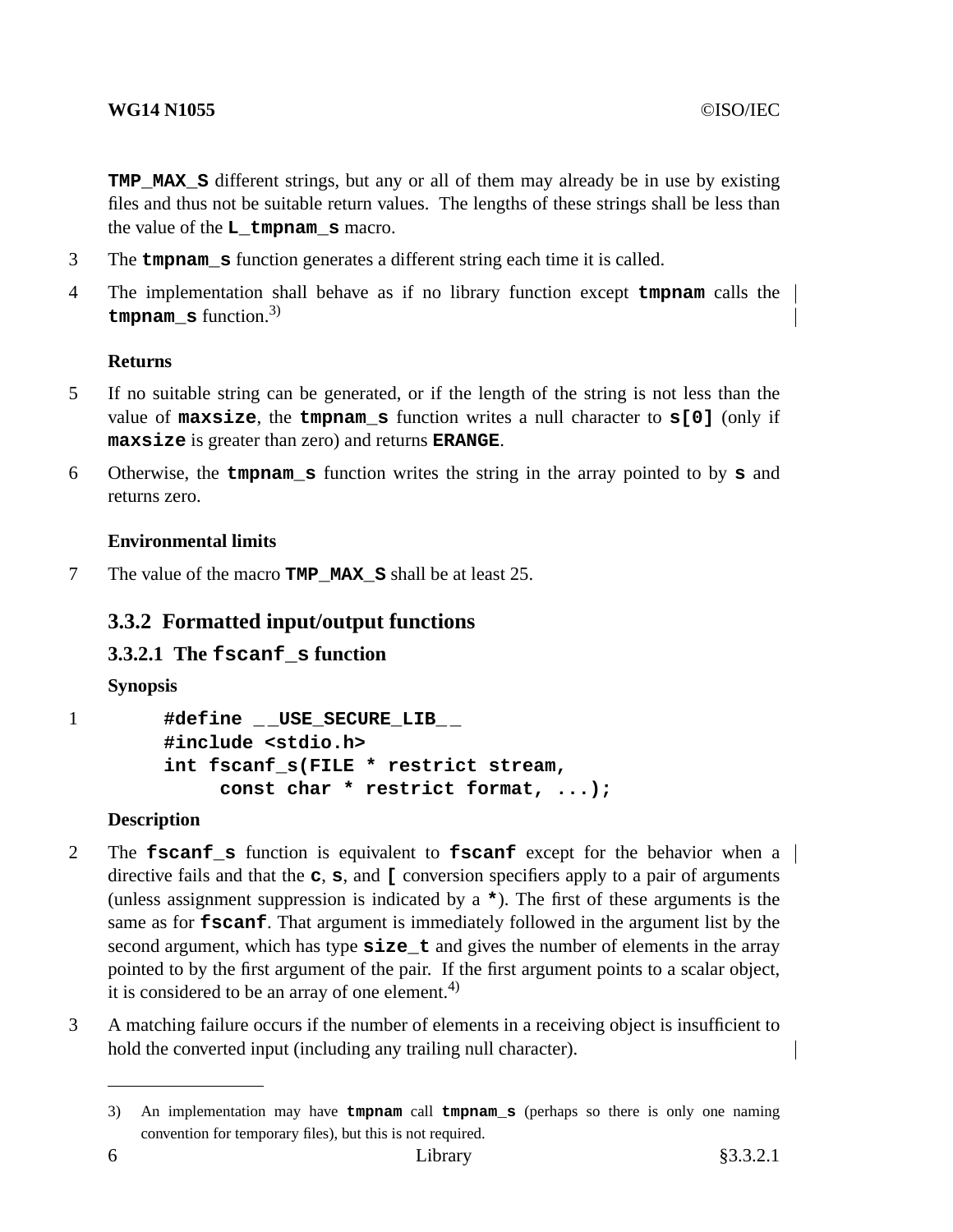4 Upon a matching failure or an input failure of a directive, the associated object to receive converted input for that directive and all associated objects of all following directives in the format are set to implementation-defined values<sup>5)</sup> with compatible type unless assignment suppression is indicated by a **\***. The objects so assigned do not count towards the number of objects assigned in the return value.

#### **Returns**

- 5 The **fscanf\_s** function returns the value of the macro **EOF** if an input failure occurs before any conversion. Otherwise, the **fscanf\_s** function returns the number of input items assigned, which can be fewer than provided for, or even zero, in the event of an early matching failure.
- 6 EXAMPLE 1 The call:

```
#define _ _USE_SECURE_LIB_ _
#include <stdio.h>
/* ... */
int n, i; float x; char name[50];
n=fscanf_s(stdin, "%d%f%s", &i, &x, name, (size_t) 50);
```
with the input line:

**25 54.32E-1 thompson**

will assign to **n** the value 3, to **i** the value 25, to **x** the value 5.432, and to **name** the sequence **thompson\0**.

7 EXAMPLE 2 The call:

```
#define _ _USE_SECURE_LIB_ _
#include <stdio.h>
/* ... */
int n; char s[5];
n=fscanf_s(stdin, "%s", s, sizeof s);
```
with the input line:

- 4) If the format is known at translation time, an implementation may issue a diagnostic for any argument used to store the result from a **c**, **s**, or **[** conversion specifier if that argument is not followed by an argument of type **size\_t**.Alimited amount of checking may be done if even if the format is not known at translation time. For example, an implementation may issue a diagnostic for each argument after **format** that has of type pointer to one of **char**, **signed char**, **unsigned char**, or **void** that is not followed by an argument of type **size\_t**. The diagnostic could warn that unless the pointer is being used with a conversion specifier using the **hh** length modifier, a length argument must follow the pointer argument. Another useful diagnostic could flag any non-pointer argument following **format** that did not have type **size\_t**.
- 5) The goal is to set all associated objects that were not correctly assigned converted input to values that tend to discourage further use of those objects until they given new values. For example, strings might be assigned a single null character and objects with floating types might be assigned NaNs.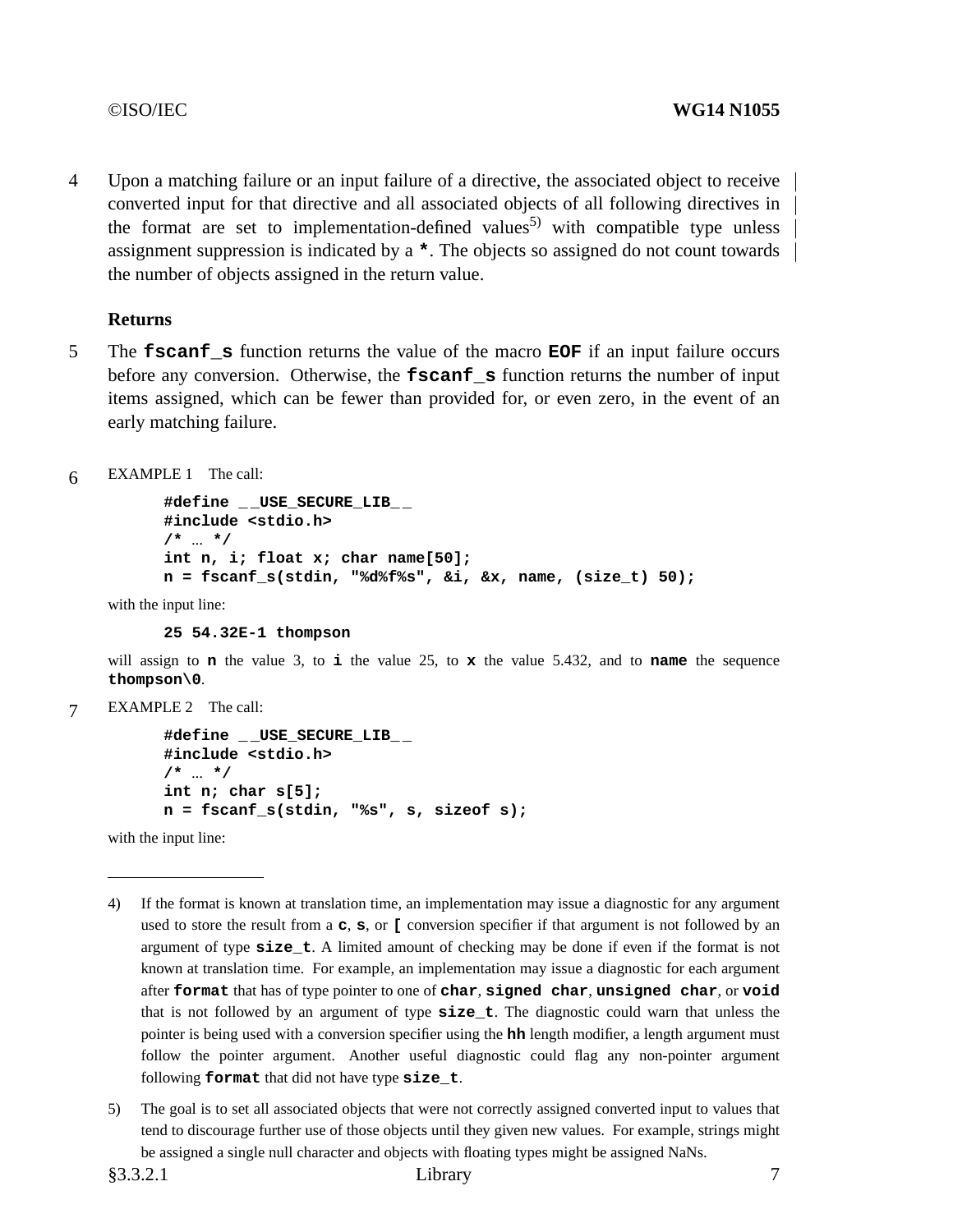#### **hello**

will assign to **n** the value 0 since a matching failure occurred because the sequence **hello**\0 requires an array of six characters to store it. No assignment to **s** occurs.

# **3.3.2.2 The scanf\_s function**

#### **Synopsis**

```
1 #define _ _USE_SECURE_LIB_ _
        #include <stdio.h>
        int scanf_s(const char * restrict format, ...);
```
#### **Description**

2 The **scanf\_s** function is equivalent to **fscanf\_s** with the argument **stdin** interposed before the arguments to **scanf\_s**.

#### **Returns**

3 The **scanf\_s** function returns the value of the macro **EOF** if an input failure occurs before any conversion. Otherwise, the **scanf\_s** function returns the number of input items assigned, which can be fewer than provided for, or even zero, in the event of an early matching failure.

# **3.3.2.3 The sscanf\_s function**

#### **Synopsis**

1 **#define \_ \_USE\_SECURE\_LIB\_ \_ #include <stdio.h> int sscanf\_s(const char \* restrict s, const char \* restrict format, ...);**

#### **Description**

2 The **sscanf\_s** function is equivalent to **fscanf\_s**, except that input is obtained from a string (specified by the argument **s**) rather than from a stream. Reaching the end of the string is equivalent to encountering end-of-file for the **fscanf\_s** function. If copying takes place between objects that overlap, the behavior is undefined.

#### **Returns**

3 The **sscanf\_s** function returns the value of the macro **EOF** if an input failure occurs before any conversion. Otherwise, the **sscanf** s function returns the number of input items assigned, which can be fewer than provided for, or even zero, in the event of an early matching failure.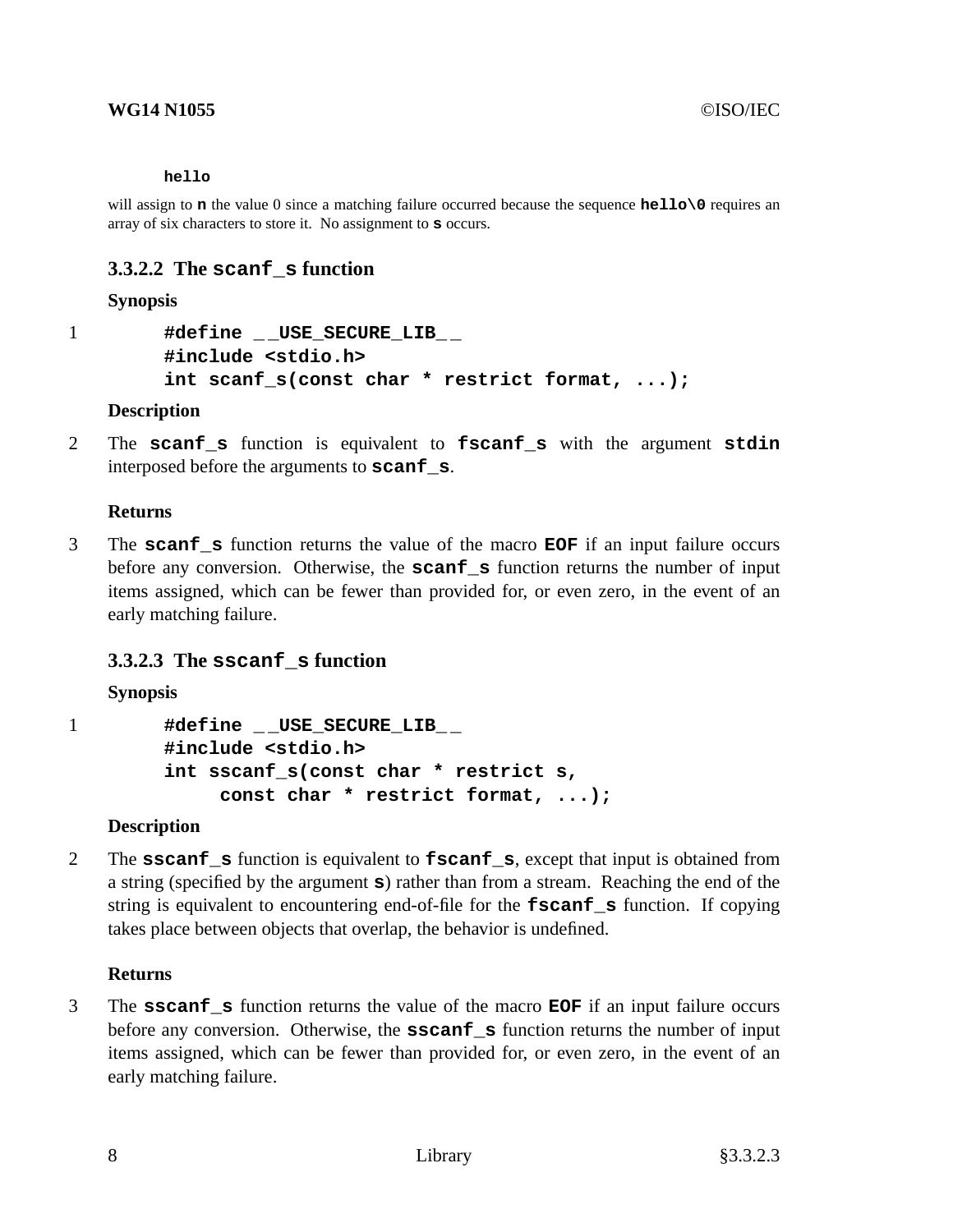# **3.3.2.4 The vfscanf\_s function**

**Synopsis**

```
1 #define _ _USE_SECURE_LIB_ _
        #include <stdarg.h>
        #include <stdio.h>
        int vfscanf_s(FILE * restrict stream,
             const char * restrict format,
             va_list arg);
```
## **Description**

2 The **vfscanf\_s** function is equivalent to **fscanf\_s**, with the variable argument list replaced by **arg**, which shall have been initialized by the **va\_start** macro (and possibly subsequent **va\_arg** calls). The **vfscanf\_s** function does not invoke the **va\_end** macro. $^{6)}$ 

## **Returns**

3 The **vfscanf\_s** function returns the value of the macro **EOF** if an input failure occurs before any conversion. Otherwise, the **vfscanf\_s** function returns the number of input items assigned, which can be fewer than provided for, or even zero, in the event of an early matching failure.

# **3.3.2.5 The vscanf\_s function**

# **Synopsis**

1 **#define \_ \_USE\_SECURE\_LIB\_ \_ #include <stdarg.h> #include <stdio.h> int vscanf\_s(const char \* restrict format, va\_list arg);**

# **Description**

2 The **vscanf\_s** function is equivalent to **scanf\_s**, with the variable argument list replaced by **arg**, which shall have been initialized by the **va\_start** macro (and possibly subsequent **va\_arg** calls). The **vscanf\_s** function does not invoke the **va** end macro.<sup>6)</sup>

<sup>6)</sup> As the functions **vfscanf\_s**, **vscanf\_s**, and **vsscanf\_s** invoke the **va\_arg** macro, the value of **arg** after the return is indeterminate.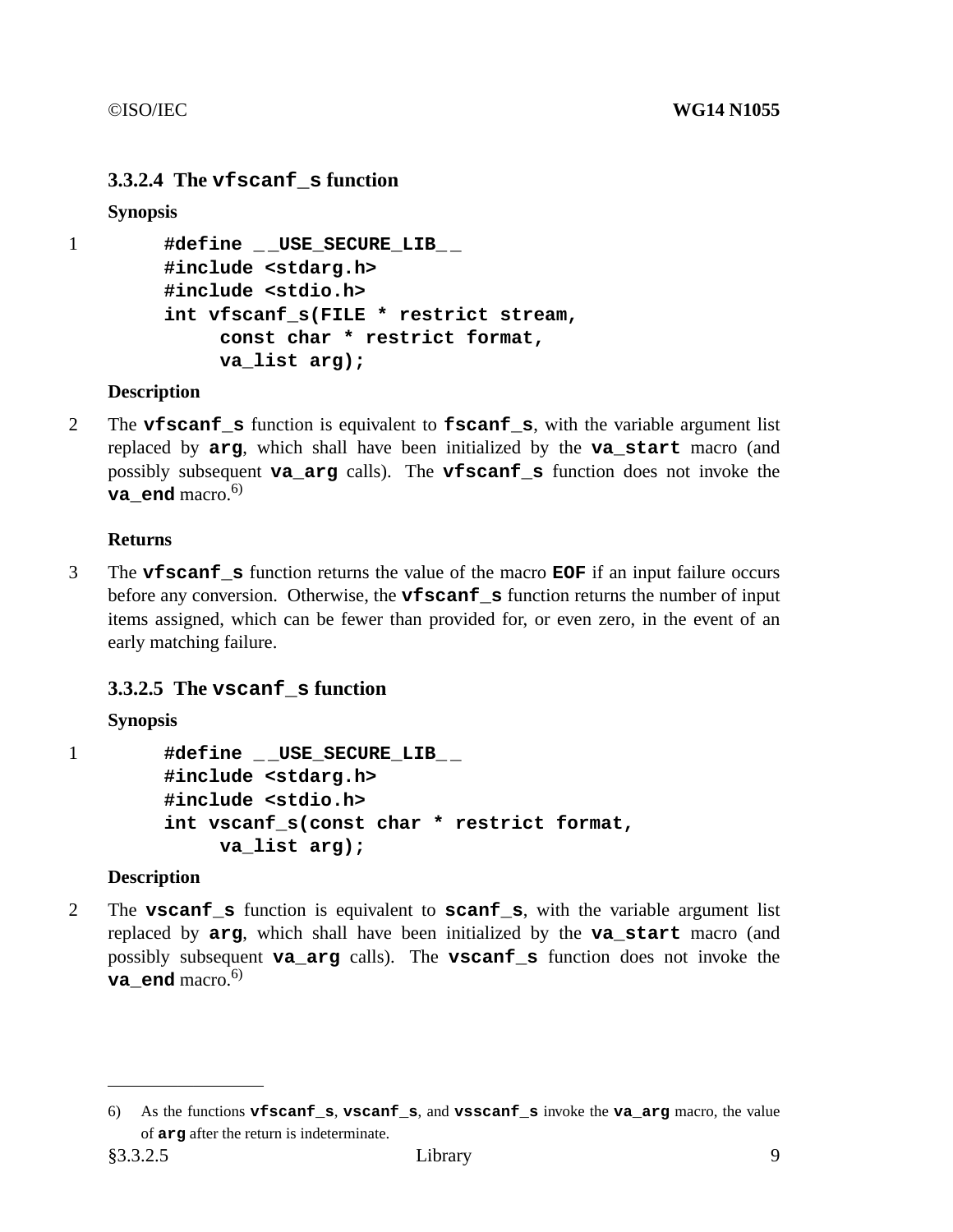## **Returns**

3 The **vscanf\_s** function returns the value of the macro **EOF** if an input failure occurs before any conversion. Otherwise, the **vscanf\_s** function returns the number of input items assigned, which can be fewer than provided for, or even zero, in the event of an early matching failure.

# **3.3.2.6 The vsscanf\_s function**

# **Synopsis**

1 **#define \_ \_USE\_SECURE\_LIB\_ \_ #include <stdarg.h> #include <stdio.h> int vsscanf\_s(const char \* restrict s, const char \* restrict format, va\_list arg);**

## **Description**

2 The **vsscanf\_s** function is equivalent to **sscanf\_s**, with the variable argument list replaced by **arg**, which shall have been initialized by the **va\_start** macro (and possibly subsequent **va\_arg** calls). The **vsscanf\_s** function does not invoke the va end macro.<sup>6)</sup>

# **Returns**

3 The **vsscanf\_s** function returns the value of the macro **EOF** if an input failure occurs before any conversion. Otherwise, the **vscanf\_s** function returns the number of input items assigned, which can be fewer than provided for, or even zero, in the event of an early matching failure.

# **3.3.3 Character input/output functions**

# **3.3.3.1 The gets\_s function**

**Synopsis**

```
1 #define _ _USE_SECURE_LIB_ _
        #include <stdio.h>
        char *gets_s(char *s, size_t n);
```
#### **Description**

- 2 If **n** is equal to zero, then no input is performed and the array pointed to by **s** is not modified.
- 3 Otherwise, the **gets\_s** function reads at most one less than the number of characters specified by **n** from the stream pointed to by **stdin**, into the array pointed to by **s**. No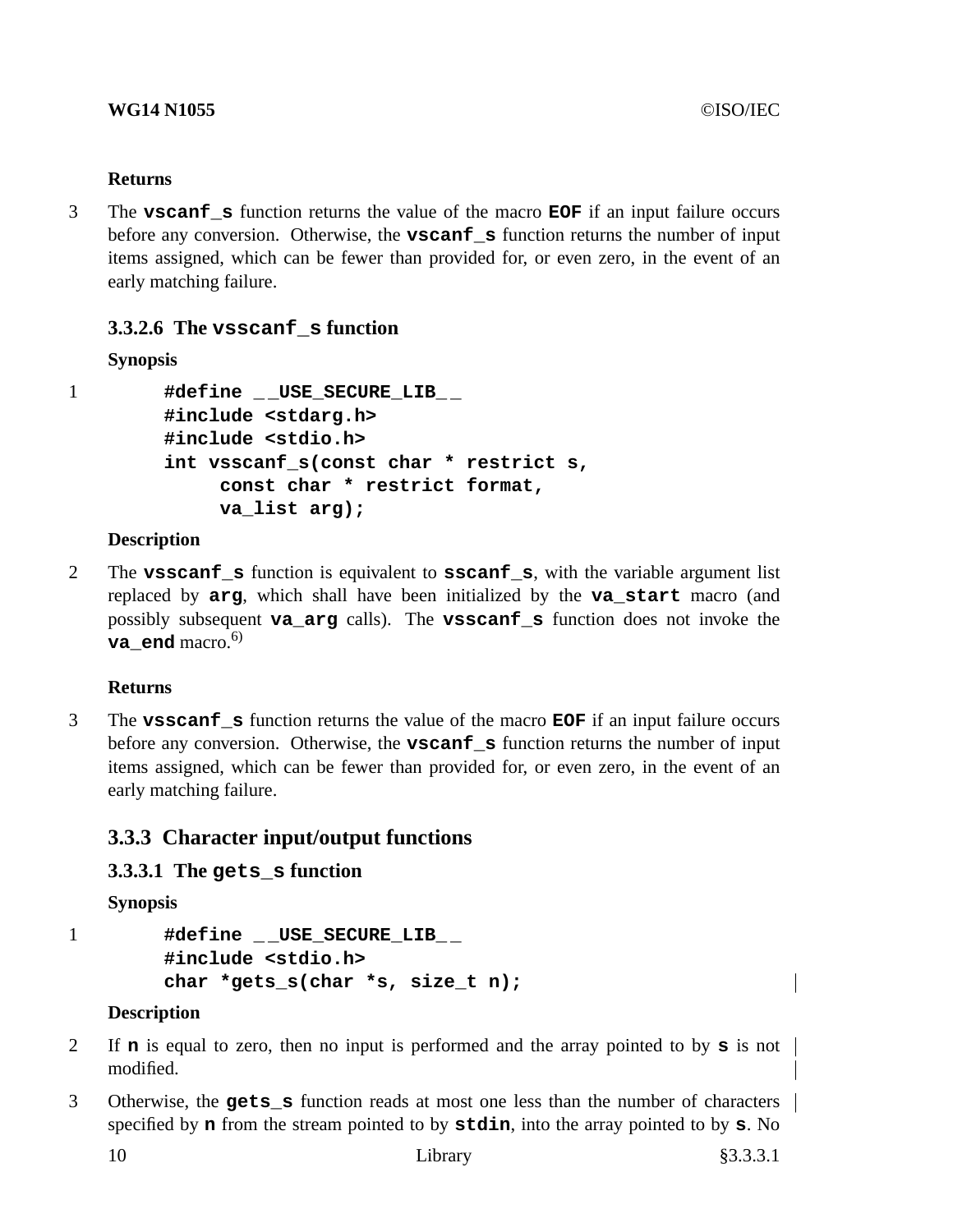additional characters are read after a new-line character (which is discarded) or after endof-file. Although a new-line character counts towards number of characters read, it is not stored in the array. A null character is written immediately after the last character read into the array.

4 If end-of-file is encountered and no characters have been read into the array, or if a read | error occurs during the operation, then if **n** is greater than zero then **s**[0] is set to the  $\vert$ null character.

#### **Returns**

5 The **gets\_s** function returns **s** if successful. If **n** is equal to zero, or if end-of-file is encountered and no characters have been read into the array, or if a read error occurs  $\parallel$ during the operation, then a null pointer is returned.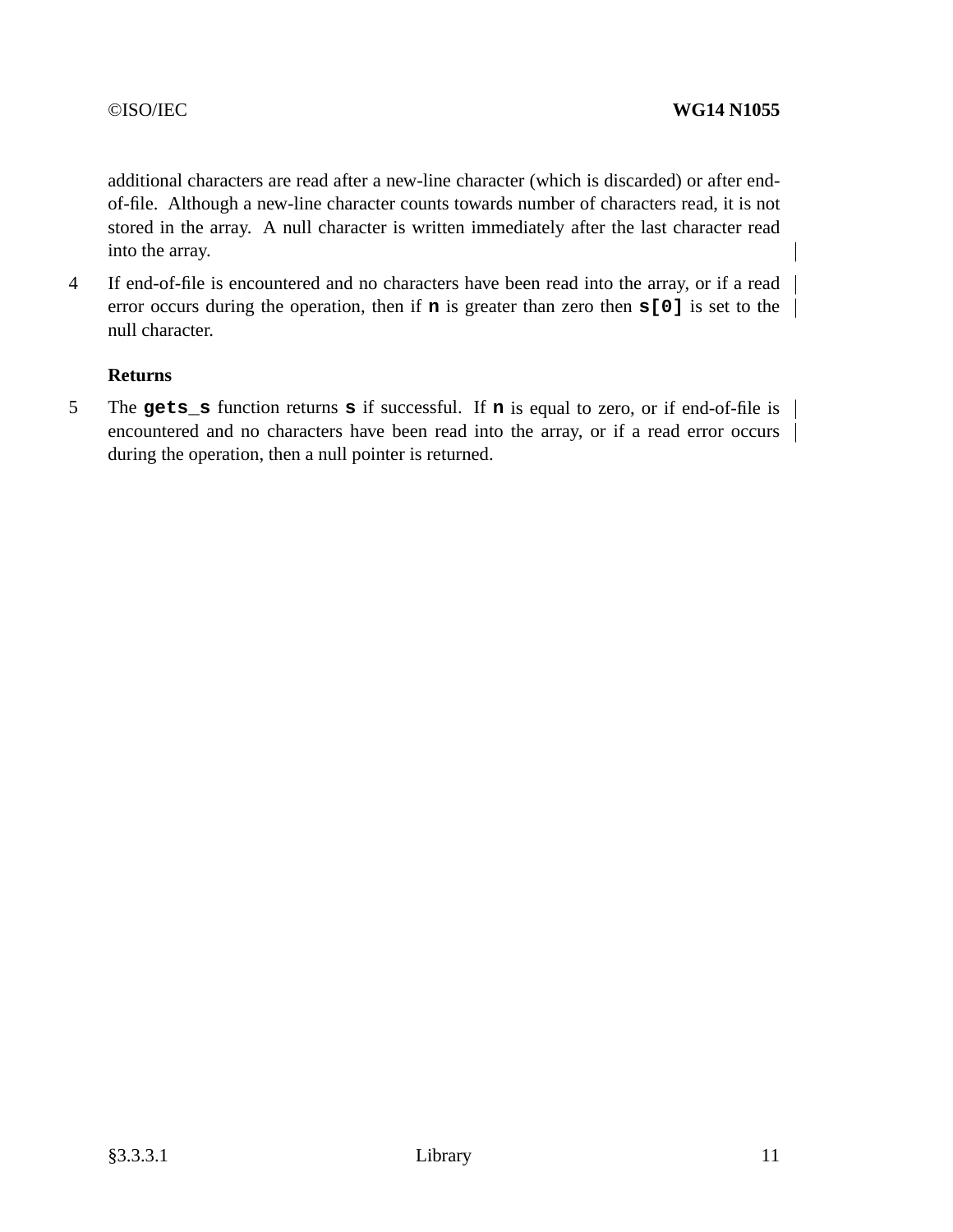#### **WG14 N1055** ©ISO/IEC

# **3.4 General utilities <stdlib.h>**

- 1 If the macro **\_ \_USE\_SECURE\_LIB\_ \_** is defined as a macro name at the point in the source file where **<stdlib.h>** is included, then **<stdlib.h>** defines the several macros and a type.
- 2 The macros are

## **\_ \_GOT\_SECURE\_LIB\_ \_**

which expands to the integer constant **200402L**;

## **RAND\_MAX\_S**

which expands to an integer constant expression that is the maximum value returned by the **rand\_s** function.

3 The type is

**errno\_t**

which is type **int**.

# **3.4.1 Pseudo-random sequence generation functions**

# **3.4.1.1 The rand\_s function**

# **Synopsis**

1 **#define \_ \_USE\_SECURE\_LIB\_ \_ #include <stdlib.h> int rand\_s(void);**

# **Description**

- 2 The **rand\_s** function computes a sequence of pseudo-random integers in the range 0 to **RAND\_MAX\_S**.
- 3 These random numbers are generated using methods appropriate for use in cryptography.

# **Returns**

4 The **rand\_s** function returns a pseudo-random integer.

# **Environmental limits**

5 The value of the **RAND\_MAX\_S** macro shall be at least 32767.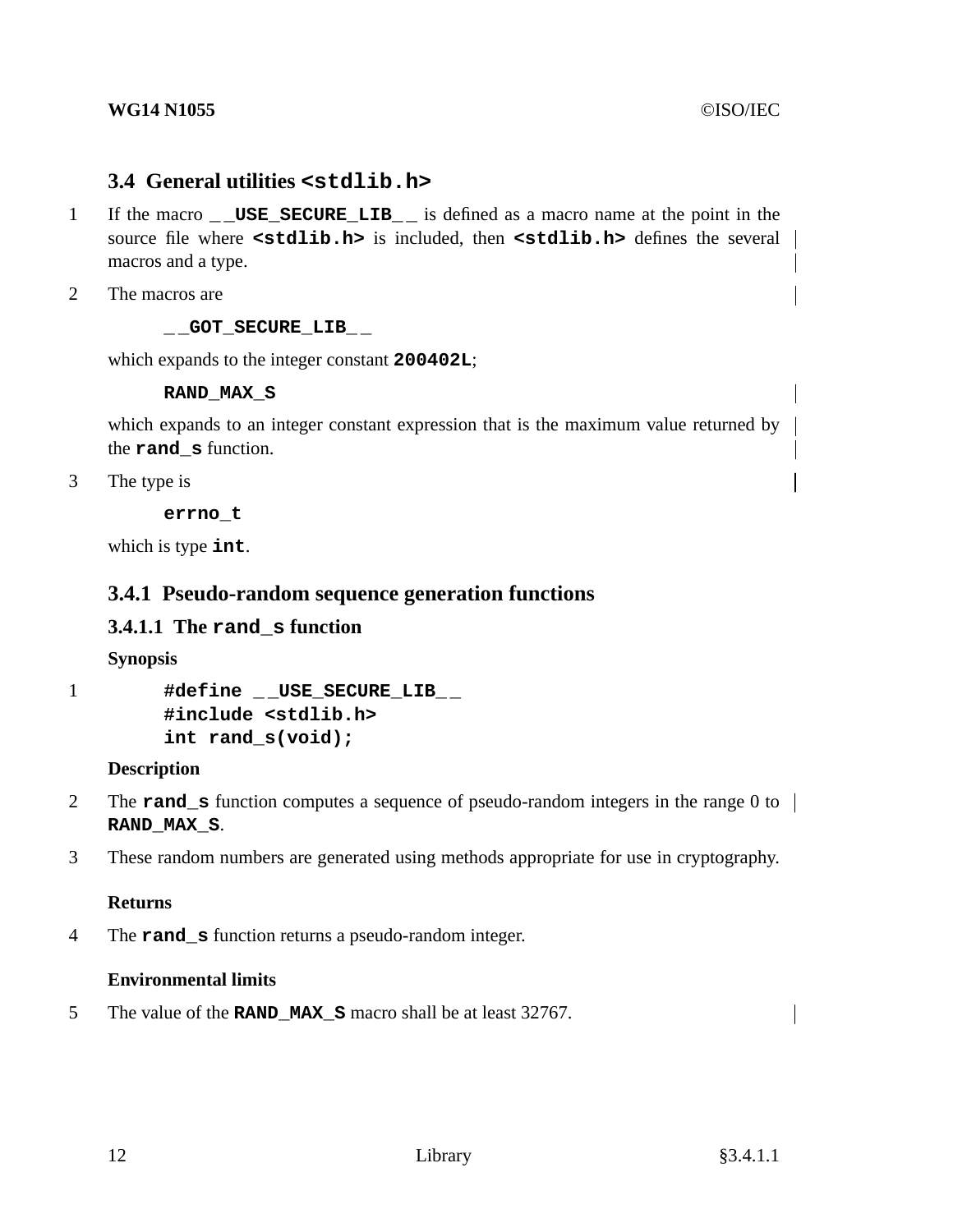# **3.4.2 Communication with the environment**

# **3.4.2.1 The getenv\_s function**

**Synopsis**

```
1 #define _ _USE_SECURE_LIB_ _
        #include <stdlib.h>
        errno_t getenv_s(size_t * restrict needed,
                  char * restrict value, size_t maxsize,
                  const char * restrict name);
```
#### **Description**

- 2 The **getenv\_s** function searches an *environment list*, provided by the host environment, for a string that matches the string pointed to by **name**.
- 3 If that name is found then **getenv\_s** performs the following actions. If **needed** is not a null pointer, the length of the string associated with the matched list member is stored in the integer pointed to by **needed**. If that length is less than **maxsize**, then the associated string is copied to the array pointed to by **value**.
- 4 If that name is not found then **getenv\_s** performs the following actions. If **needed** is not a null pointer, zero is stored in the integer pointed to by **needed**. If **maxsize** is greater than zero, then **value[0]** is set to the null character.
- 5 The set of environment names and the method for altering the environment list are implementation-defined.

# **Returns**

6 The **getenv\_s** function returns zero if the specified **name** is found and the length of the associated string is less than **maxsize**. Otherwise, **ERANGE** is returned.

# **3.4.3 Searching and sorting utilities**

- 1 These utilities make use of a comparison function to search or sort arrays of unspecified type. Where an argument declared as **size** t **nmemb** specifies the length of the array for a function, **nmemb** can have the value zero on a call to that function; the comparison function is not called, a search finds no matching element, and sorting performs no rearrangement. Pointer arguments on such a call shall still have valid values, as described in Subclause 7.1.4 of ISO/IEC 9899:1999.
- 2 The implementation shall ensure that the second argument of the comparison function (when called from **bsearch\_s**), or both arguments (when called from **qsort\_s**), are pointers to elements of the array. 7) The first argument when called from **bsearch\_s** shall equal **key**.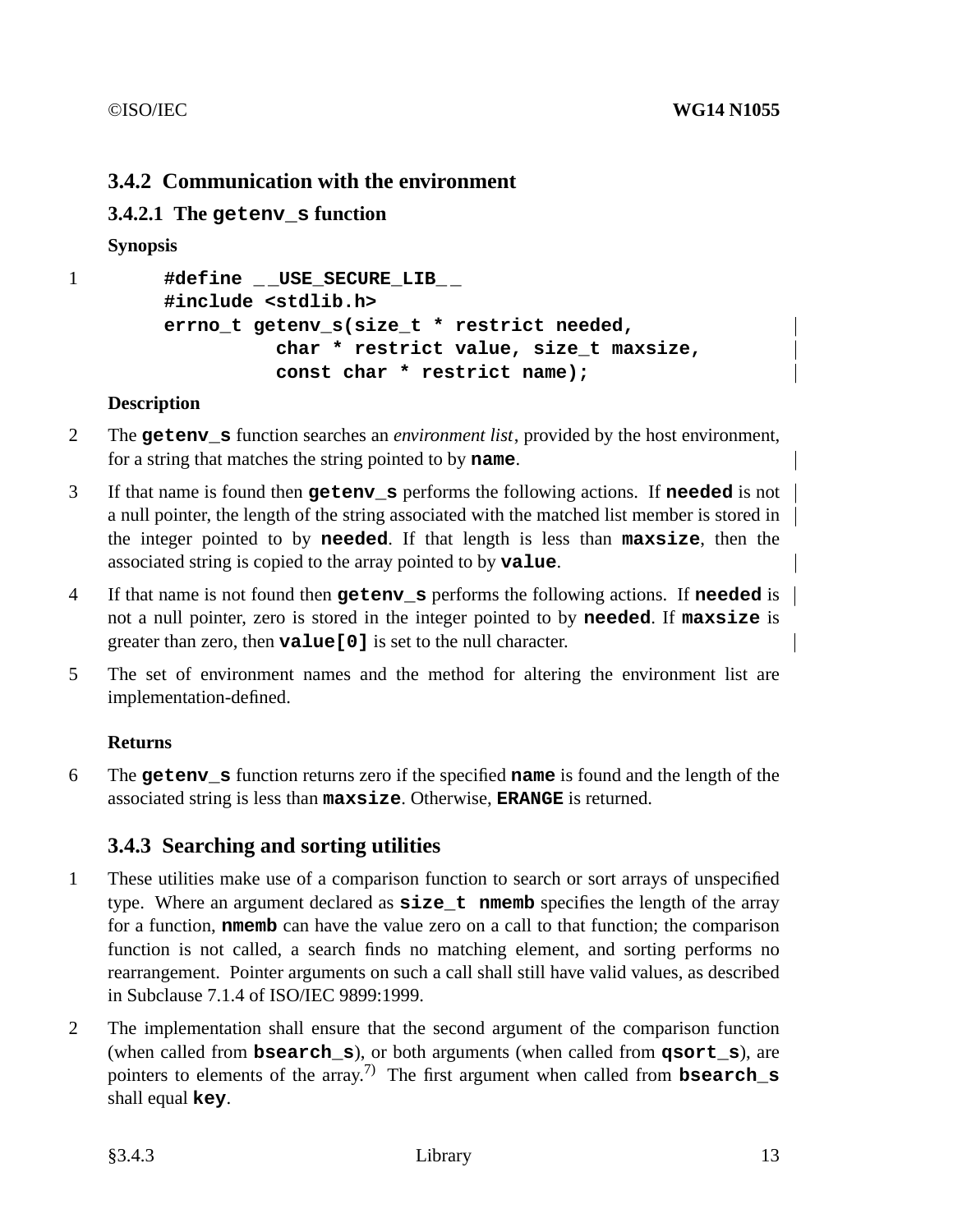#### **WG14 N1055** ©ISO/IEC

- 3 The comparison function shall not alter the contents of either the array or search key. The implementation may reorder elements of the array between calls to the comparison function, but shall not otherwise alter the contents of any individual element.
- 4 When the same objects (consisting of **size** bytes, irrespective of their current positions in the array) are passed more than once to the comparison function, the results shall be consistent with one another. That is, for **qsort\_s** they shall define a total ordering on the array, and for **bsearch\_s** the same object shall always compare the same way with the key.
- 5 A sequence point occurs immediately before and immediately after each call to the comparison function, and also between any call to the comparison function and any movement of the objects passed as arguments to that call.

# **3.4.3.1 The bsearch\_s function**

#### **Synopsis**

```
1 #define _ _USE_SECURE_LIB_ _
        #include <stdlib.h>
        void *bsearch_s(const void *key, const void *base,
             size_t nmemb, size_t size,
             int (*compar)(const void *k, const void *y,
                            void *context),
             void *context);
```
#### **Description**

- 2 The **bsearch\_s** function searches an array of **nmemb** objects, the initial element of which is pointed to by **base**, for an element that matches the object pointed to by **key**. The size of each element of the array is specified by **size**.
- 3 The comparison function pointed to by **compar** is called with three arguments. The first two point to the **key** object and to an array element, in that order. The function shall return an integer less than, equal to, or greater than zero if the **key** object is considered, respectively, to be less than, to match, or to be greater than the array element. The array shall consist of: all the elements that compare less than, all the elements that compare equal to, and all the elements that compare greater than the **key** object, in that order. 8)

 $\overline{\phantom{a}}$ 

<sup>7)</sup> That is, if the value passed is **p**, then the following expressions are always valid and nonzero:

**<sup>((</sup>char \*)p - (char \*)base) % size == 0 (char \*)p >= (char \*)base (char \*)p < (char \*)base + nmemb \* size**

<sup>8)</sup> In practice, the entire array has been sorted according to the comparison function.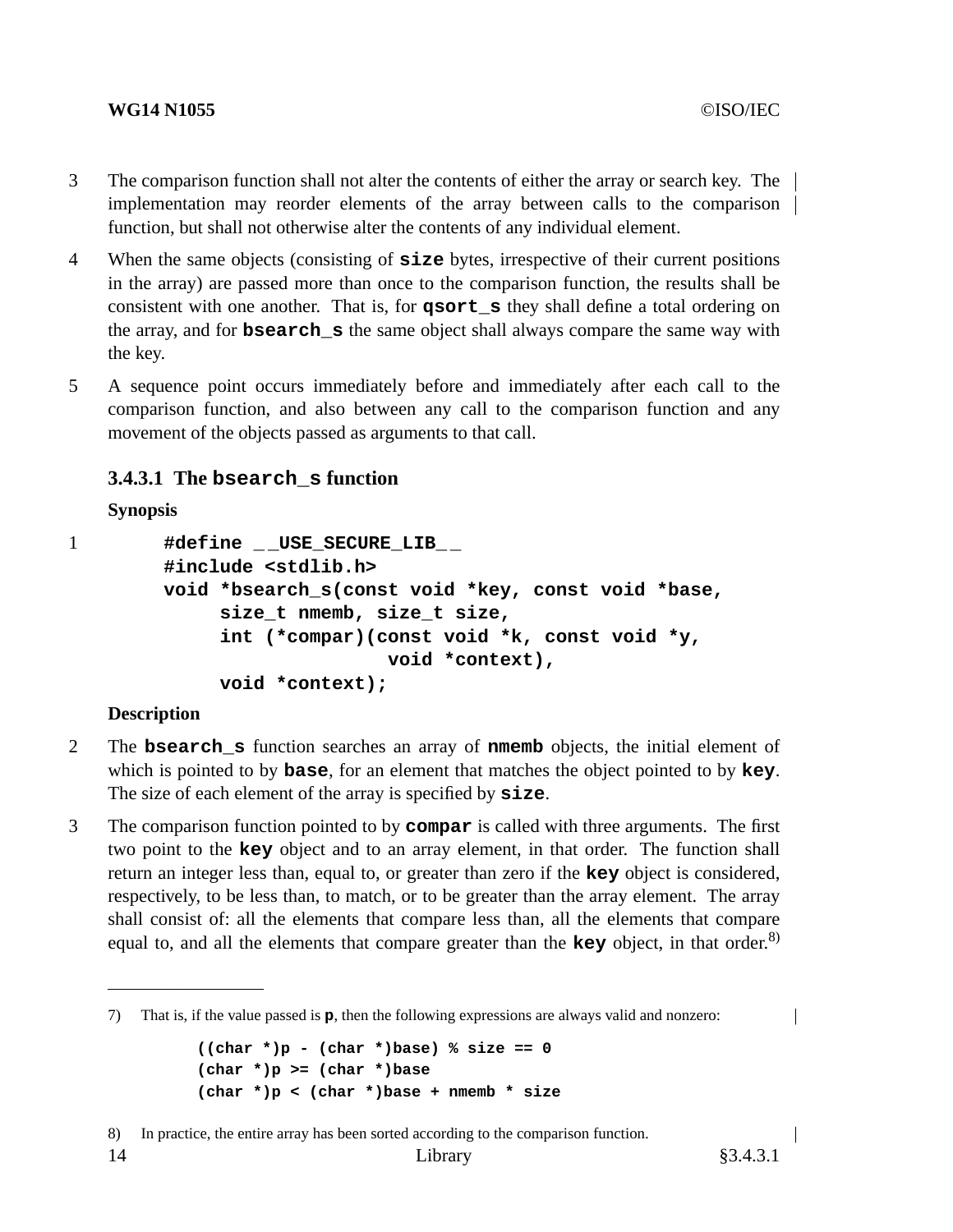The third argument to the comparison function is the **context** argument passed to **bsearch** s. The sole use of **context** by **bsearch** s is to pass it to the comparison function  $9$ 

# **Returns**

4 The **bsearch\_s** function returns a pointer to a matching element of the array, or a null pointer if no match is found. If two elements compare as equal, which element is matched is unspecified.

# **3.4.3.2 The qsort\_s function**

## **Synopsis**

```
1 #define _ _USE_SECURE_LIB_ _
        #include <stdlib.h>
        void qsort_s(void *base, size_t nmemb, size_t size,
             int (*compar)(const void *x, const void *y,
                            void *context),
             void *context);
```
## **Description**

- 2 The **qsort\_s** function sorts an array of **nmemb** objects, the initial element of which is pointed to by **base**. The size of each object is specified by **size**.
- 3 The contents of the array are sorted into ascending order according to a comparison function pointed to by **compar**, which is called with three arguments. The first two point to the objects being compared. The function shall return an integer less than, equal to, or greater than zero if the first argument is considered to be respectively less than, equal to, or greater than the second. The third argument to the comparison function is the **context** argument passed to **qsort\_s**. The sole use of **context** by **qsort\_s** is to pass it to the comparison function.<sup>9)</sup>
- 4 If two elements compare as equal, their relative order in the resulting sorted array is unspecified.

# **Returns**

5 The **qsort\_s** function returns no value.

<sup>9)</sup> The **context** argument is for the use of the comparison function in performing its duties. For example, it might specify a collating sequence used by the comparison function.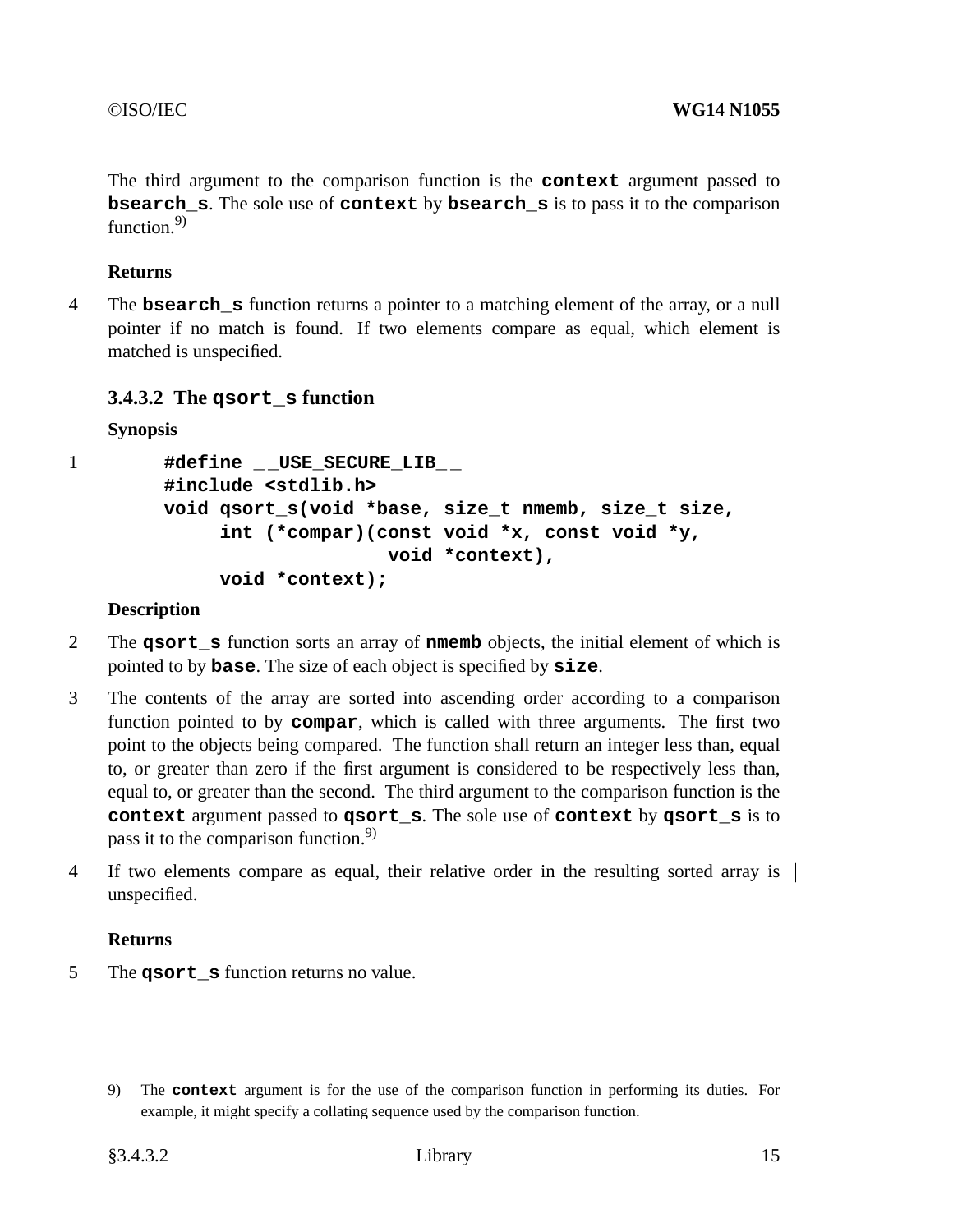# **3.5 String handling <string.h>**

- 1 If the macro **USE SECURE LIB** is defined as a macro name at the point in the source file where **<string.h>** is included, then **<string.h>** defines a macro and a type.
- 2 The macro is

**\_ \_GOT\_SECURE\_LIB\_ \_**

which expands to the integer constant **200402L**.

3 The type is

**errno\_t**

which is type **int**.

# **3.5.1 Copying functions**

#### **3.5.1.1 The memcpy\_s function**

#### **Synopsis**

1 **#define \_ \_USE\_SECURE\_LIB\_ \_ #include <string.h> errno\_t memcpy\_s(void \* restrict s1, size\_t s1max, const void \* restrict s2, size\_t n);**

#### **Description**

- 2 If **n** is less than or equal to **s1max**, the **memcpy\_s** function copies **n** characters from the object pointed to by **s2** into the object pointed to by **s1**. Otherwise, the **memcpy\_s** function stores zeros in the first **s1max** characters of the object pointed to by **s1**.
- 3 If copying takes place between objects that overlap, the behavior is undefined.

#### **Returns**

4 The **memcpy\_s** function returns zero if **n** is less than or equal to **s1max**. Otherwise, **ERANGE** is returned.

#### **3.5.1.2 The memmove\_s function**

#### **Synopsis**

1 **#define \_ \_USE\_SECURE\_LIB\_ \_ #include <string.h> errno\_t memmove\_s(void \*s1, size\_t s1max, const void \*s2, size\_t n);**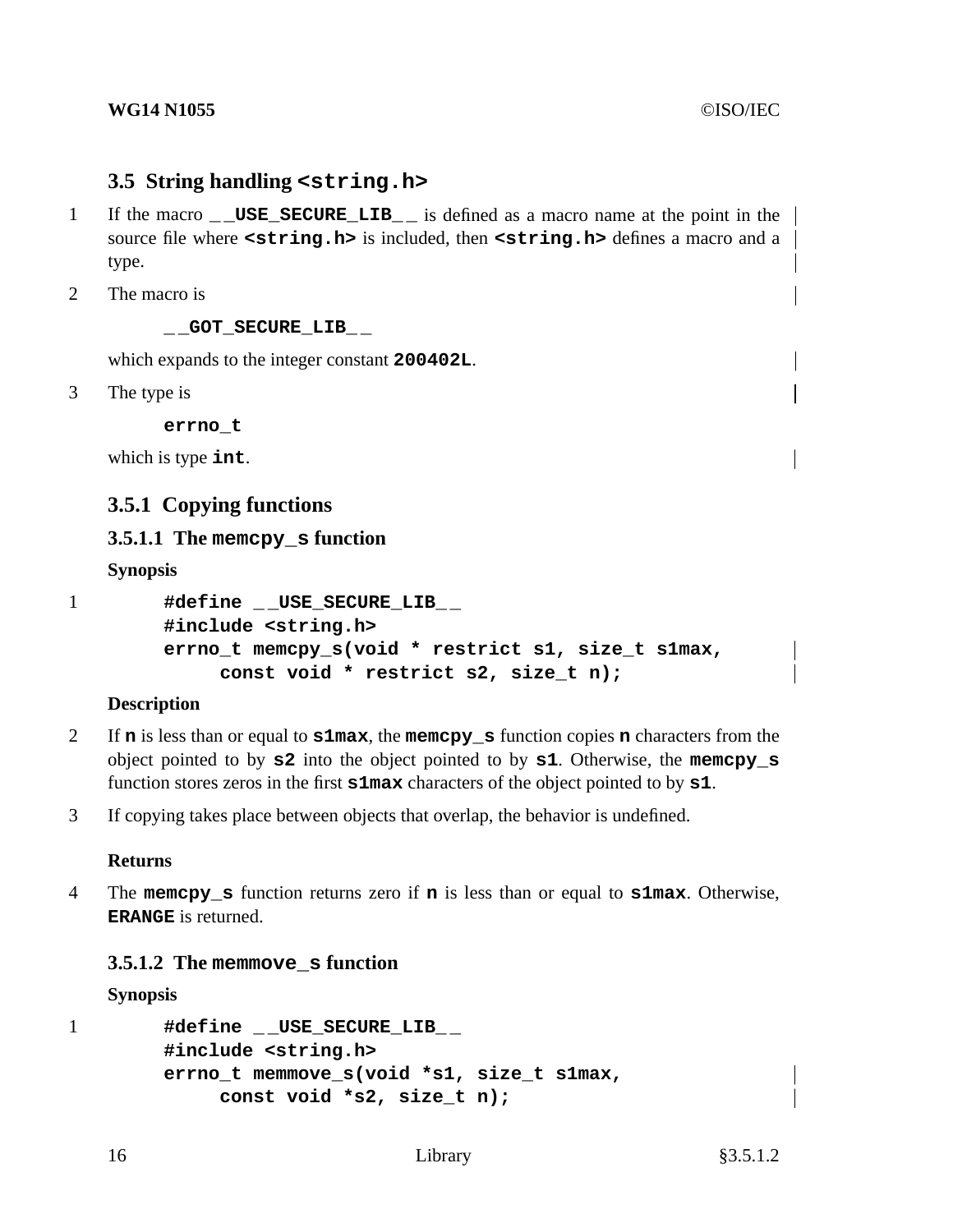# **Description**

- 2 If **n** is less than or equal to **s1max**, the **memmove\_s** function copies **n** characters from the object pointed to by **s2** into the object pointed to by **s1**. This copying takes place as if the **n** characters from the object pointed to by **s2** are first copied into a temporary array of **n** characters that does not overlap the objects pointed to by **s1** or **s2**, and then the **n** characters from the temporary array are copied into the object pointed to by **s1**.
- 3 If **n** is greater than **s1max**, the **memmove\_s** function stores zeros in the first **s1max** characters of the object pointed to by **s1**.

## **Returns**

4 The **memmove\_s** function returns zero if **n** is less than or equal to **s1max**. Otherwise, **ERANGE** is returned.

# **3.5.1.3 The strcpy\_s function**

# **Synopsis**

```
1 #define _ _USE_SECURE_LIB_ _
        #include <string.h>
        errno_t strcpy_s(char * restrict s1,
             size_t s1max,
             const char * restrict s2);
```
# **Description**

- 2 If **s1max** is equal to zero, then no copying is performed.
- 3 Otherwise, if **s1max** is greater than **strnlen(s2, s1max)**, then the characters pointed to by **s2** up to and including the null character are copied to the array pointed to by **s1**.
- 4 Otherwise, **s1[0]** is set to the null character.
- 5 All elements following the terminating null character (if any) written by **strcpy s** in the array of **s1max** characters pointed to by **s1** take unspecified values when **strcpy\_s** returns.10)
- 6 If copying takes place between objects that overlap, the behavior is undefined.

<sup>10)</sup> This allows an implementation to copy characters from **s2** to **s1** while simultaneously checking if any of those characters are null. Such an approach might write a character to every element of **s1** before discovering that the first element should be set to the null character.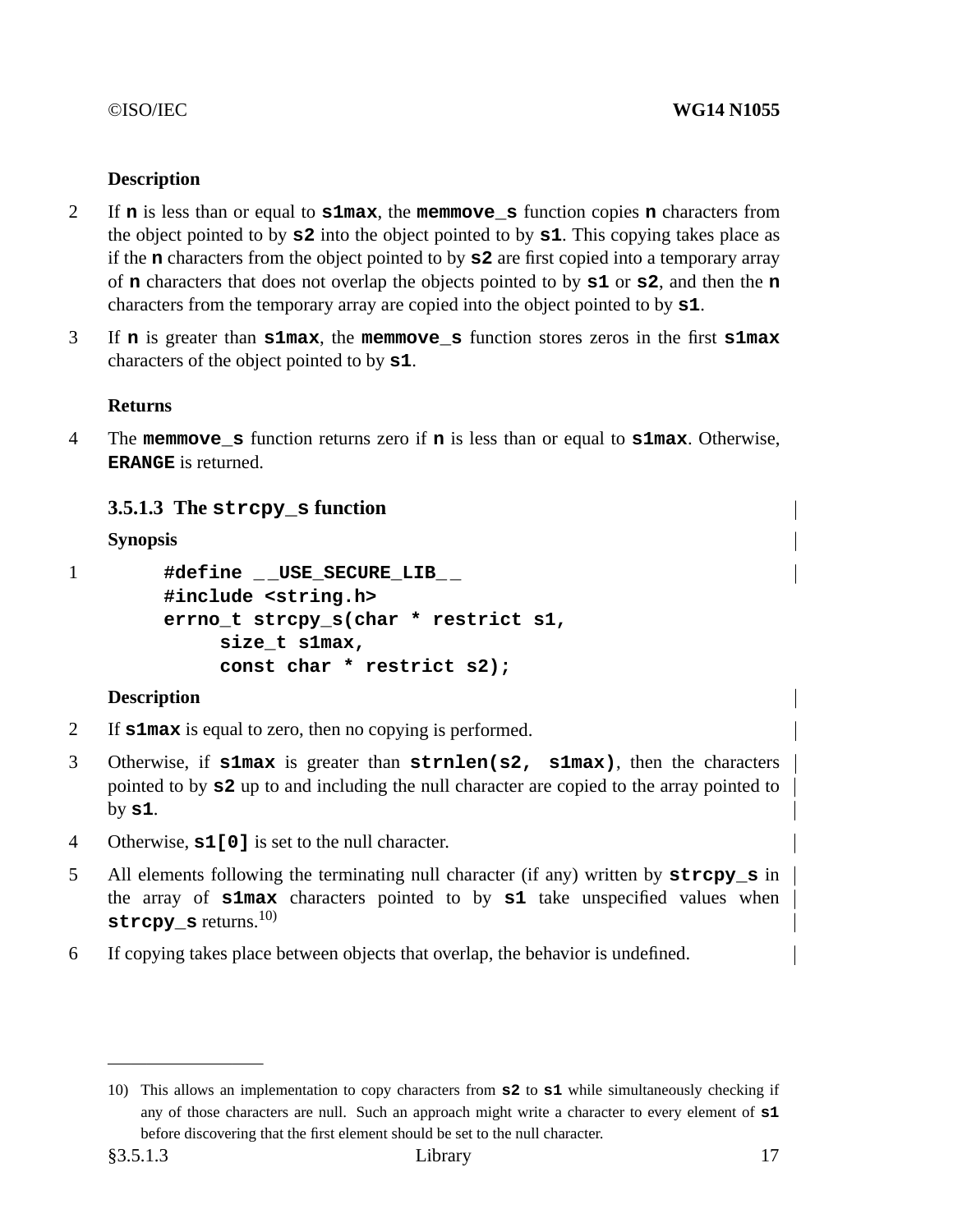#### **Returns**

7 The **strcpy\_s** function returns **ERANGE** if **s1max** equals zero, or if **strnlen(s2, s1max**) is equal to **s1max**. Otherwise, zero is returned.<sup>11)</sup>

# **3.5.1.4 The strncpy\_s function**

# **Synopsis**

```
1 #define _ _USE_SECURE_LIB_ _
        #include <string.h>
        errno_t strncpy_s(char * restrict s1,
             size_t s1max,
             const char * restrict s2,
             size_t n);
```
## **Description**

- 2 If **s1max** is equal to zero, then no copying is performed.
- 3 Otherwise, if **n** is greater than or equal to **s1max**, then the behavior of the **strncpy\_s** function depends upon whether there is a null character in the first **s1max** characters of the array pointed to by **s2**. If there is a null character, then the characters pointed to by **s2** up to and including the null character are copied to the array pointed to by **s1**. If there is no null character, then **s1[0]** is set to the null character.
- 4 Otherwise, if **n** is less than **s1max**, then the **strncpy\_s** function copies not more than **n** successive characters (characters that follow a null character are not copied) from the array pointed to by **s2** to the array pointed to by **s1**. If no null character was copied from **s2**, then **s1[n]** is set to a null character.
- 5 All elements following the terminating null character (if any) written by **strncpy\_s** in the array of **s1max** characters pointed to by **s1** take unspecified values when **strncpy s** returns.<sup>12)</sup>
- 6 If copying takes place between objects that overlap, the behavior is undefined.

# **Returns**

7 The **strncpy s** function returns **ERANGE** if **s1max** equals zero, or if **n** is greater than or equal to **s1max** and there is no null character in the first **s1max** characters of **s2**.

<sup>11)</sup> A zero return value implies that all of the requested characters from the string pointed to by **s2** fit within the array pointed to by **s1** and that the result in **s1** is null terminated.

<sup>12)</sup> This allows an implementation to copy characters from **s2** to **s1** while simultaneously checking if any of those characters are null. Such an approach might write a character to every element of **s1** before discovering that the first element should be set to the null character.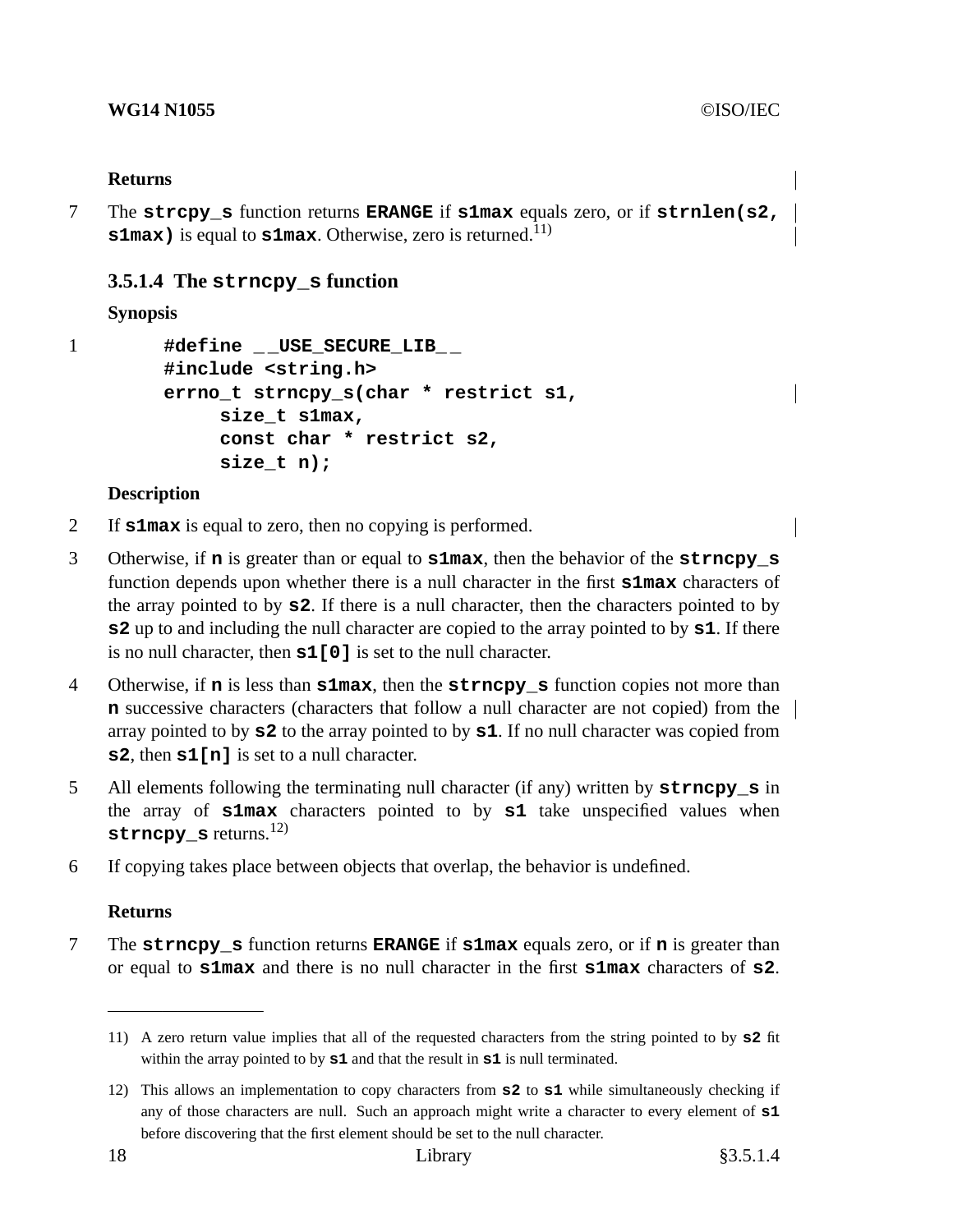Otherwise, zero is returned.<sup>13)</sup>

8 EXAMPLE 1 The **strncpy\_s** function can be used to copyastring without the danger that the result will not be null terminated or that characters will be written past the end of the destination array.

```
#define _ _USE_SECURE_LIB_ _
#include <string.h>
/* ... */
char src1[100] = "hello";
char src2[7] = {'g', 'o', 'o', 'd', 'b', 'y', 'e'};
char dst1[6], dst2[5], dst3[5];
int r1, r2, r3;
r1 = strncpy_s(dst1, 6, src1, 100);
r2 = strncpy_s(dst2, 5, src2, 7);
r3 = strncpy_s(dst3, 5, src2, 4);
```
The first call will assign to **r1** the value zero and to **dst1** the sequence **hello\0**. The second call will assign to **r2** the value **ERANGE** and to **dst2** the sequence **\0**. The third call will assign to **r3** the value zero and to **dst3** the sequence **good\0**.

# **3.5.2 Concatenation functions**

# **3.5.2.1 The strcat\_s function**

**Synopsis**

```
1 #define USE SECURE LIB
       #include <string.h>
       errno_t strcat_s(char * restrict s1,
            size_t s1max,
            const char * restrict s2);
```
#### **Description**

- 2 Let *m* denote the value **s1max strnlen(s1, s1max)** upon entry to **strcat\_s.**
- 3 If *m* is equal to zero,<sup>14)</sup> then no copying is performed.
- 4 Otherwise, if *m* is greater than **strnlen(s2,** *m***)**, then the characters pointed to by **s2** up to and including the null character are appended to the end of the string pointed to by **s1**. The initial character from **s2** overwrites the null character at the end of **s1**.
- 5 Otherwise **s1[0]** is set to the null character.
- 6 All elements following the terminating null character (if any) written by **strcat\_s** in the array of **s1max** characters pointed to by **s1** take unspecified values when

<sup>13)</sup> A zero return value implies that all of the requested characters from the string pointed to by **s2** fit within the array pointed to by **s1** and that the result in **s1** is null terminated.

<sup>14)</sup> This means that **s1** was not null terminated upon entry to **strcat\_s**.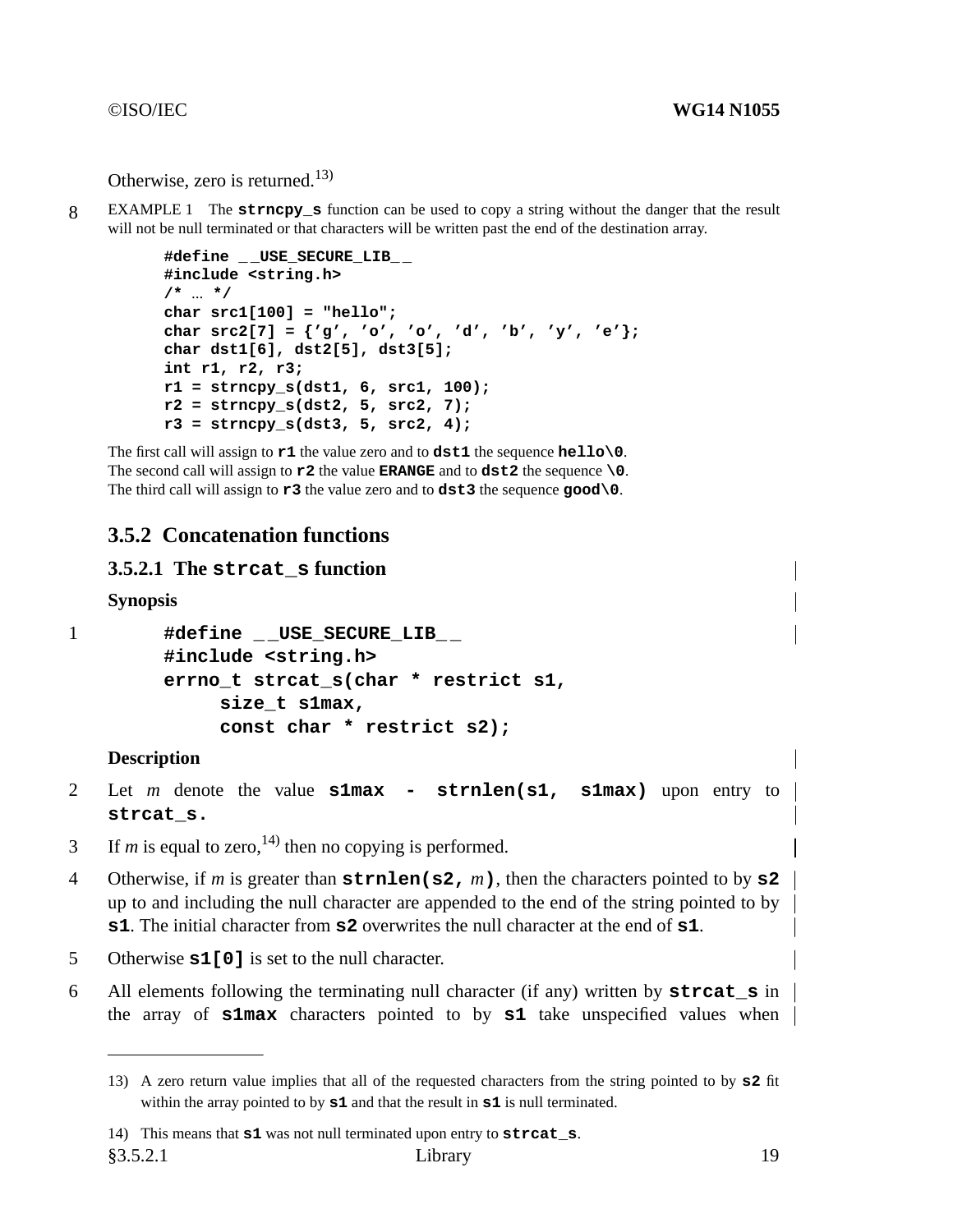strcat s returns.<sup>15)</sup>

7 If copying takes place between objects that overlap, the behavior is undefined.

#### **Returns**

8 The **strcat\_s** function returns **ERANGE** if *m* equals zero, or if **strnlen(s2,** *m***)** is equal to *m*. Otherwise, zero is returned.<sup>16)</sup>

#### **3.5.2.2 The strncat\_s function**

#### **Synopsis**

1 **#define \_ \_USE\_SECURE\_LIB\_ \_ #include <string.h> errno\_t strncat\_s(char \* restrict s1, size\_t s1max, const char \* restrict s2, size\_t n);**

#### **Description**

- 2 Let *m* denote the value **s1max strnlen(s1, s1max)** upon entry to **strncat\_s.**
- 3 If *m* is equal to zero,<sup>17)</sup> then no copying is performed.
- 4 Otherwise, if **n** is greater than or equal to *m*, then the behavior of the **strncat\_s** function depends upon whether there is a null character in the first *m* characters of the array pointed to by **s2**. If there is a null character, then the characters pointed to by **s2** up to and including the null character are appended to the end of the string pointed to by **s1**. The initial character from **s2** overwrites the null character at the end of **s1**. If there is no null character in the first *m* characters of the array pointed **s2** then **s1[0]** is set to the null character.
- 5 Otherwise, if **n** is less than *m*, then the **strncat\_s** function appends not more than **n** successive characters (characters that follow a null character are not copied) from the array pointed to by **s2** to the end of the string pointed to by **s1**. The initial character from **s2** overwrites the null character at the end of **s1**. If no null character was copied

<sup>15)</sup> This allows an implementation to append characters from **s2** to **s1** while simultaneously checking if any of those characters are null. Such an approach might write a character to every element of **s1** before discovering that the first element should be set to the null character.

<sup>16)</sup> A zero return value implies that all of the requested characters from the string pointed to by **s2** were appended to the string pointed to by **s1** and that the result in **s1** is null terminated.

<sup>17)</sup> This means that **s1** was not null terminated upon entry to **strncat\_s**.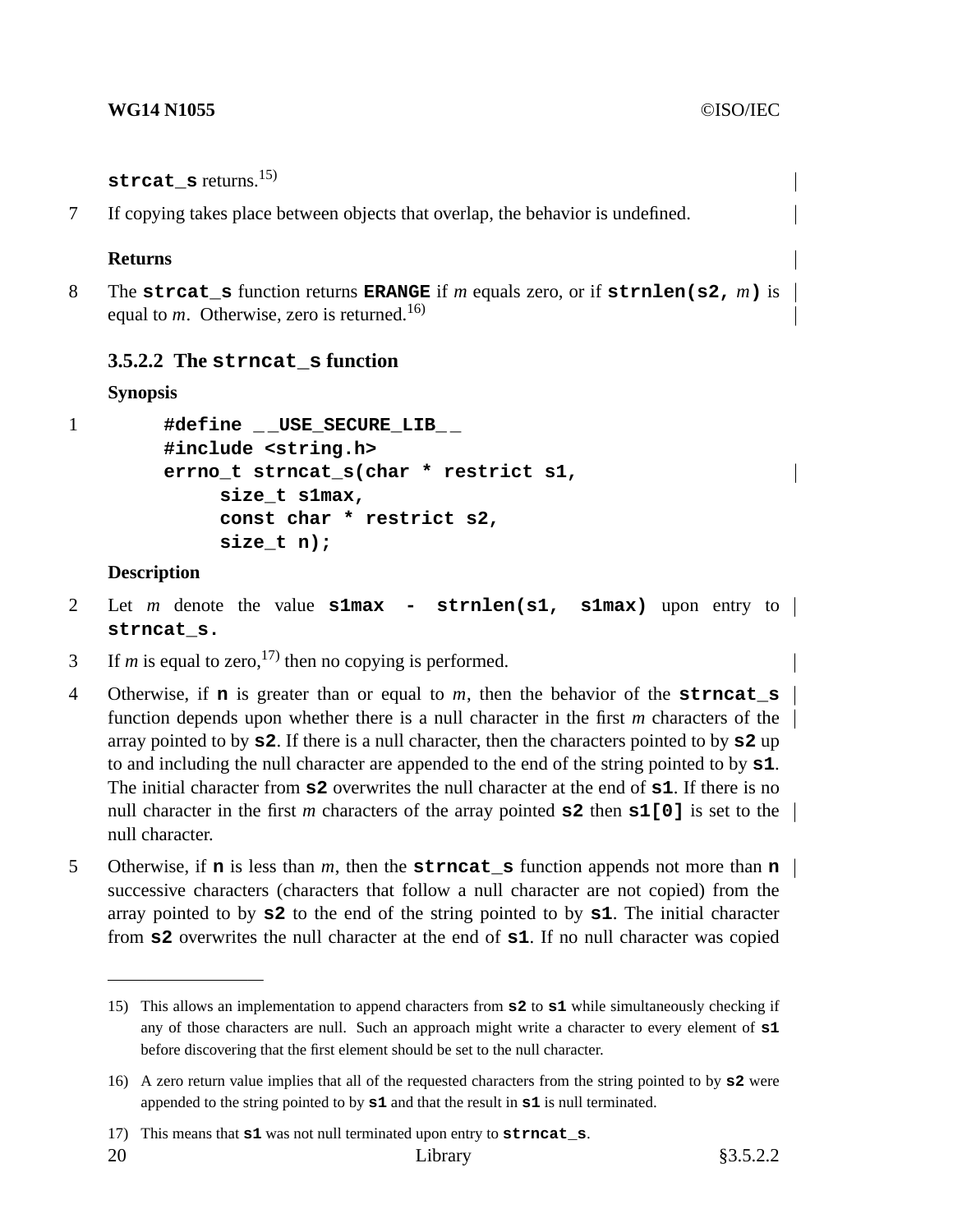from **s2**, then **s1[s1max-m+n]** is set to a null character.

- 6 All elements following the terminating null character (if any) written by **strncat\_s** in the array of **s1max** characters pointed to by **s1** take unspecified values when **strncat s** returns.<sup>18)</sup>
- 7 If copying takes place between objects that overlap, the behavior is undefined.

## **Returns**

- 8 The **strncat\_s** function returns **ERANGE** if *m* equals zero, or if **n** is greater than or equal to *m* and there is no null character in the first *m* characters of  $\boldsymbol{\in} 2$ . Otherwise, zero is | returned.19)
- 9 EXAMPLE 1 The **strncat\_s** function can be used to copyastring without the danger that the result will not be null terminated or that characters will be written past the end of the destination array.

```
#define _ _USE_SECURE_LIB_ _
#include <string.h>
/* ... */
char s1[100] = "good";
char s2[6] = "hello";
char s3[6] = "hello";
char s4[7] = "abc";
char s5[1000] = "bye";
int r1, r2, r3, r4;
r1 = strncat_s(s1, 100, s5, 1000);
r2 = strncat_s(s2, 6, "", 1);
r3 = strncat_s(s3, 6, "X", 2);
r4 = strncat_s(s4, 7, "defghijklmn", 3);
```
After the first call **r1** will have the value zero and **s1** will contain the sequence **goodbye\0**. After the second call **r2** will have the value zero and **s2** will contain the sequence **hello\0**. After the third call **r3** will have the value **ERANGE** and **s3** will contain the sequence **\0**. After the fourth call **r4** will have the value zero and **s4** will contain the sequence **abcdef\0**.

<sup>18)</sup> This allows an implementation to append characters from **s2** to **s1** while simultaneously checking if any of those characters are null. Such an approach might write a character to every element of **s1** before discovering that the first element should be set to the null character.

<sup>19)</sup> A zero return value implies that all of the requested characters from the string pointed to by **s2** were appended to the string pointed to by **s1** and that the result in **s1** is null terminated.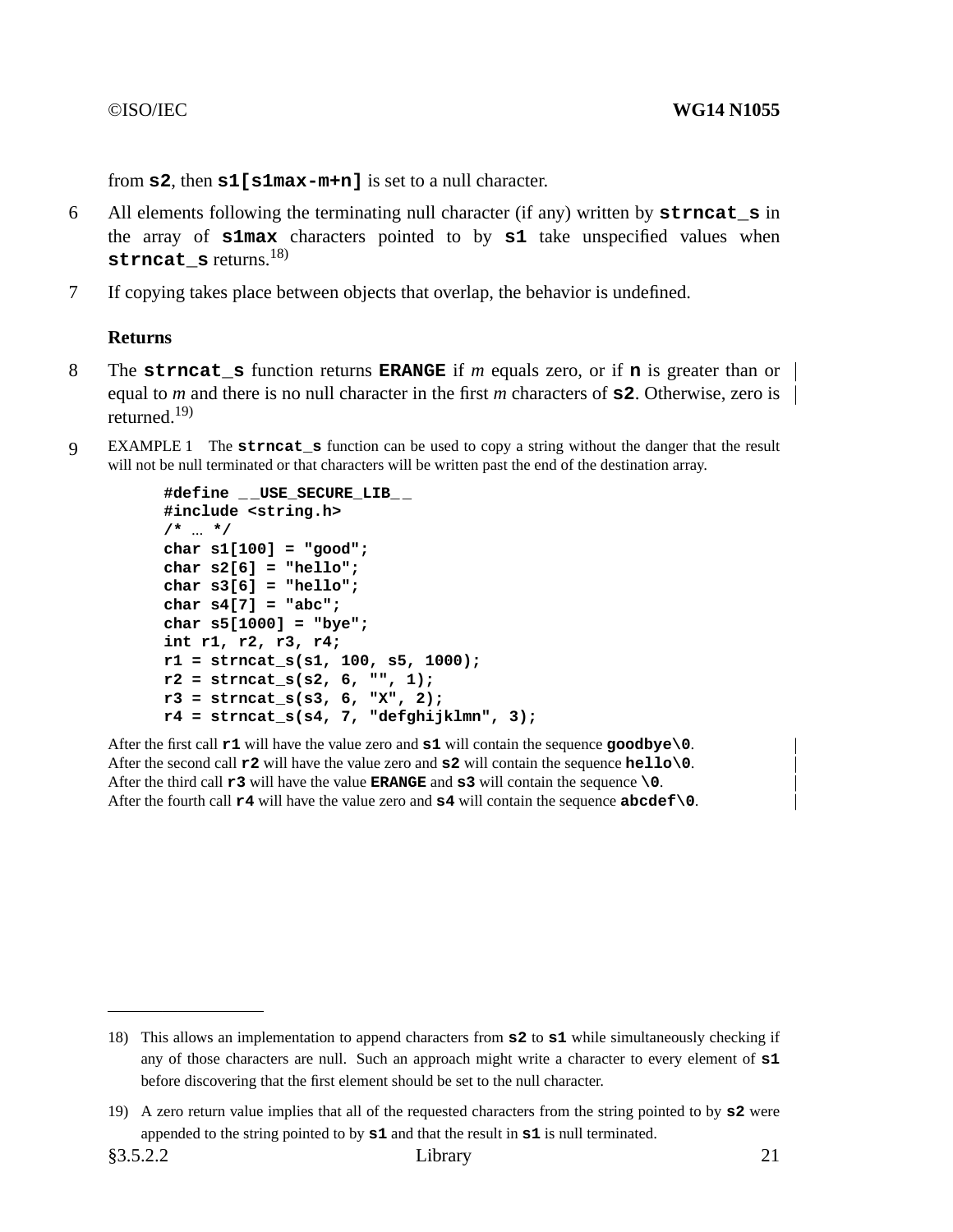# **3.5.3 Search functions**

**3.5.3.1 The strtok\_r function**

## **Synopsis**

```
1 #define _ _USE_SECURE_LIB_ _
        #include <string.h>
        char *strtok_r(char * restrict s1,
             const char * restrict s2,
             char ** restrict ptr);
```
# **Description**

- 2 A sequence of calls to the **strtok\_r** function breaks the string pointed to by **s1** into a sequence of tokens, each of which is delimited by a character from the string pointed to by **s2**. The third argument points to a caller-provided **char** pointer into which the **strtok\_r** function stores information necessary for it to continue scanning the same string.
- 3 The first call in a sequence has a non-null first argument and stores an initial value in the object pointed to by **ptr**. Subsequent calls in the sequence have a null first argument and the object pointed to by **ptr** is required to have the value stored by the previous call in the sequence, which is then updated. The separator string pointed to by **s2** may be different from call to call.
- 4 The first call in the sequence searches the string pointed to by **s1** for the first character that is *not* contained in the current separator string pointed to by **s2**. If no such character is found, then there are no tokens in the string pointed to by **s1** and the **strtok\_r** function returns a null pointer. If such a character is found, it is the start of the first token.
- 5 The **strtok\_r** function then searches from there for the first character in **s1** that *is* contained in the current separator string. If no such character is found, the current token extends to the end of the string pointed to by **s1**, and subsequent searches in the same string for a token return a null pointer. If such a character is found, it is overwritten by a null character, which terminates the current token.
- 6 In all cases, the **strtok\_r** function stores sufficient information in the pointer pointed to by **ptr** so that subsequent calls, with a null pointer for **s1** and the unmodified pointer value for **ptr**, shall start searching just past the element overwritten by a null character (if any).

#### **Returns**

7 The **strtok\_r** function returns a pointer to the first character of a token, or a null pointer if there is no token.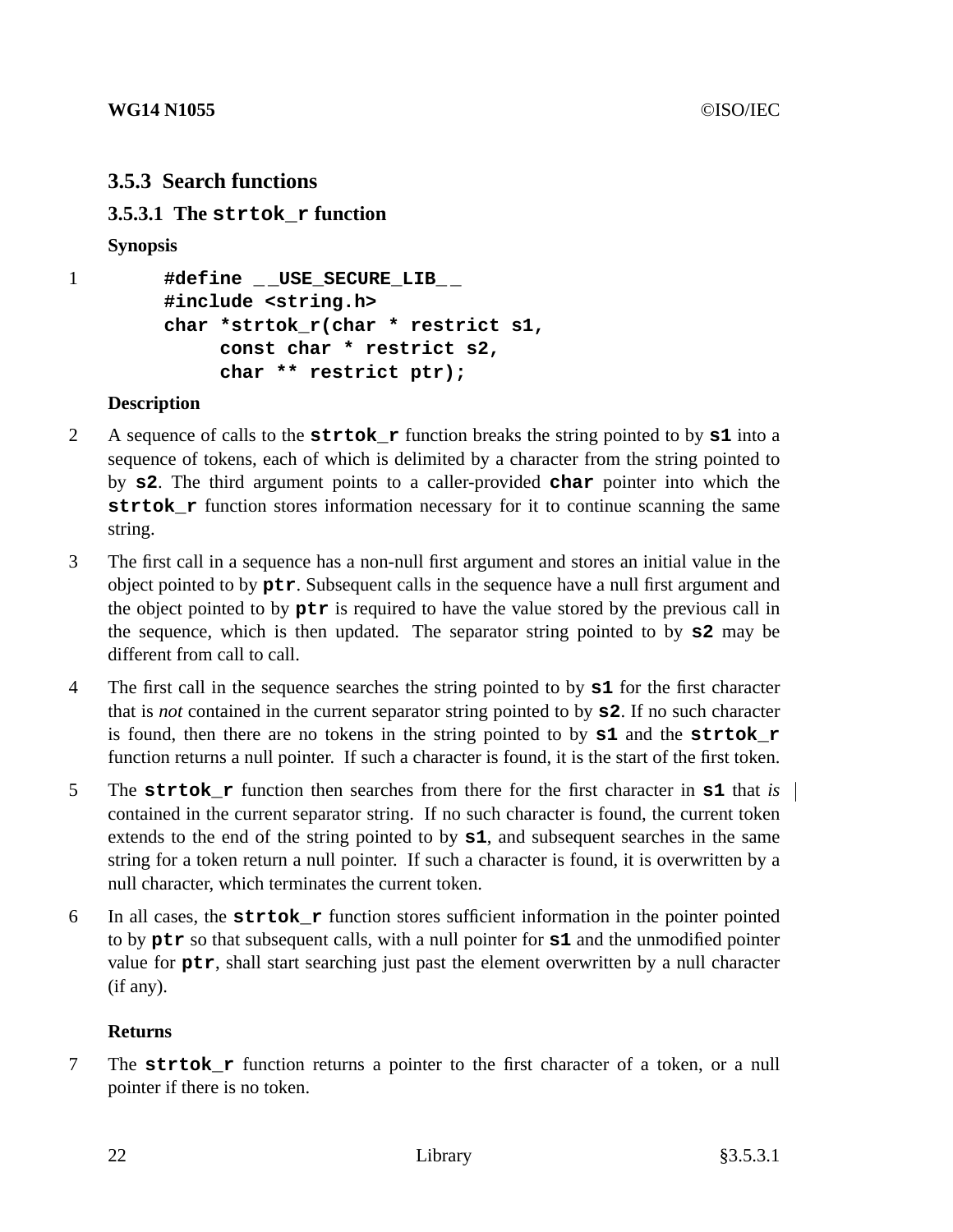#### 8 EXAMPLE

```
#define _ _USE_SECURE_LIB_ _
#include <string.h>
static char str1[] = "?a???b,,,#c";
static char str2[] = "\t \t";
char *t, *ptr1, *ptr2;
t=strtok_r(str1, "?", &ptr1); // t points to the token "a"
t = strtok_r(NULL, ",", \&ptr1); // t points to the token "??b"
t=strtok_r(str2, " \t", &ptr2); // t is a null pointer
t=strtok_r(NULL, "#,", &ptr1); // t points to the token "c"
t=strtok_r(NULL, "?", &ptr1); // t is a null pointer
```
# **3.5.4 Miscellaneous functions**

#### **3.5.4.1 The strerror\_s function**

**Synopsis**

```
1 #define _ _USE_SECURE_LIB_ _
        #include <string.h>
        errno_t strerror_s(char *s, size_t maxsize,
             errno_t errnum);
```
#### **Description**

- 2 The **strerror\_s** function maps the number in **errnum** to a locale-specific message string. Typically, the values for **errnum** come from **errno**, but **strerror\_s** shall map any value of type **int** to a message.
- 3 If the length of the desired string is less than **maxsize**, then the string is copied to the array pointed to by **s**.
- 4 Otherwise, if **maxsize** is greater than zero, then **maxsize-1** characters are copied from the string to the array pointed to by **s** and then **s[maxsize-1]** is set to the null character. Then, if **maxsize** is greater than 3, then **s[maxsize-2]**, **s[maxsize-3]**, and **s[maxsize-4]** are set to the character period (**.**).

#### **Returns**

5 The **strerror\_s** function returns **ERANGE** if the length of the desired string was greater than or equal to **maxsize**. Otherwise, the **strerror\_s** function returns zero.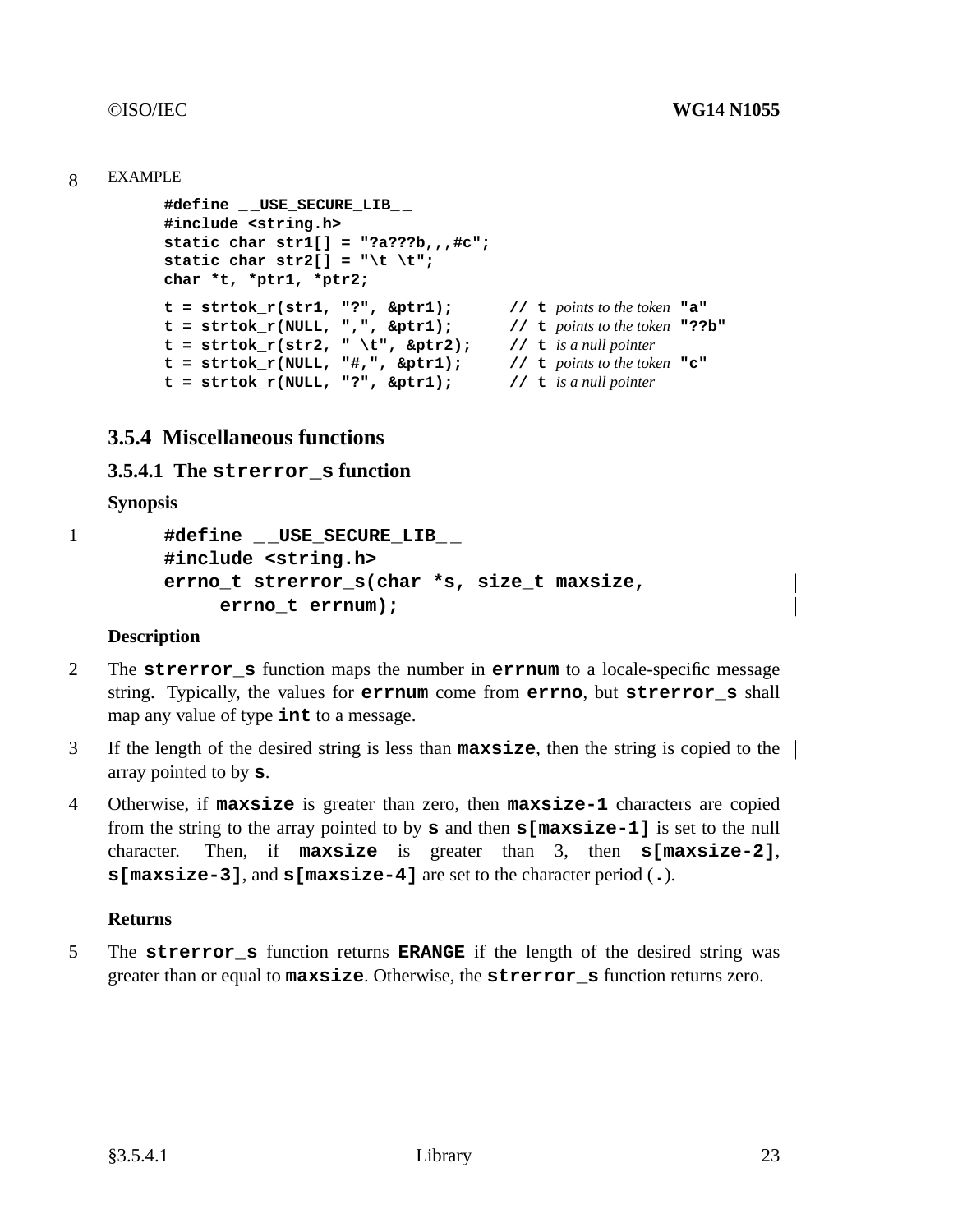# **3.5.4.2 The strnlen function**

**Synopsis**

```
1 #define _ _USE_SECURE_LIB_ _
        #include <string.h>
        size_t strnlen(const char *s, size_t maxsize);
```
# **Description**

2 The **strnlen** function computes the length of the string pointed to by **s**.

# **Returns**

3 The **strnlen** function returns the number of characters that precede the terminating null character. If there is no null character in the first **maxsize** characters of **s** then strnlen returns **maxsize**. At most the first **maxsize** characters of **s** shall be accessed by **strnlen**.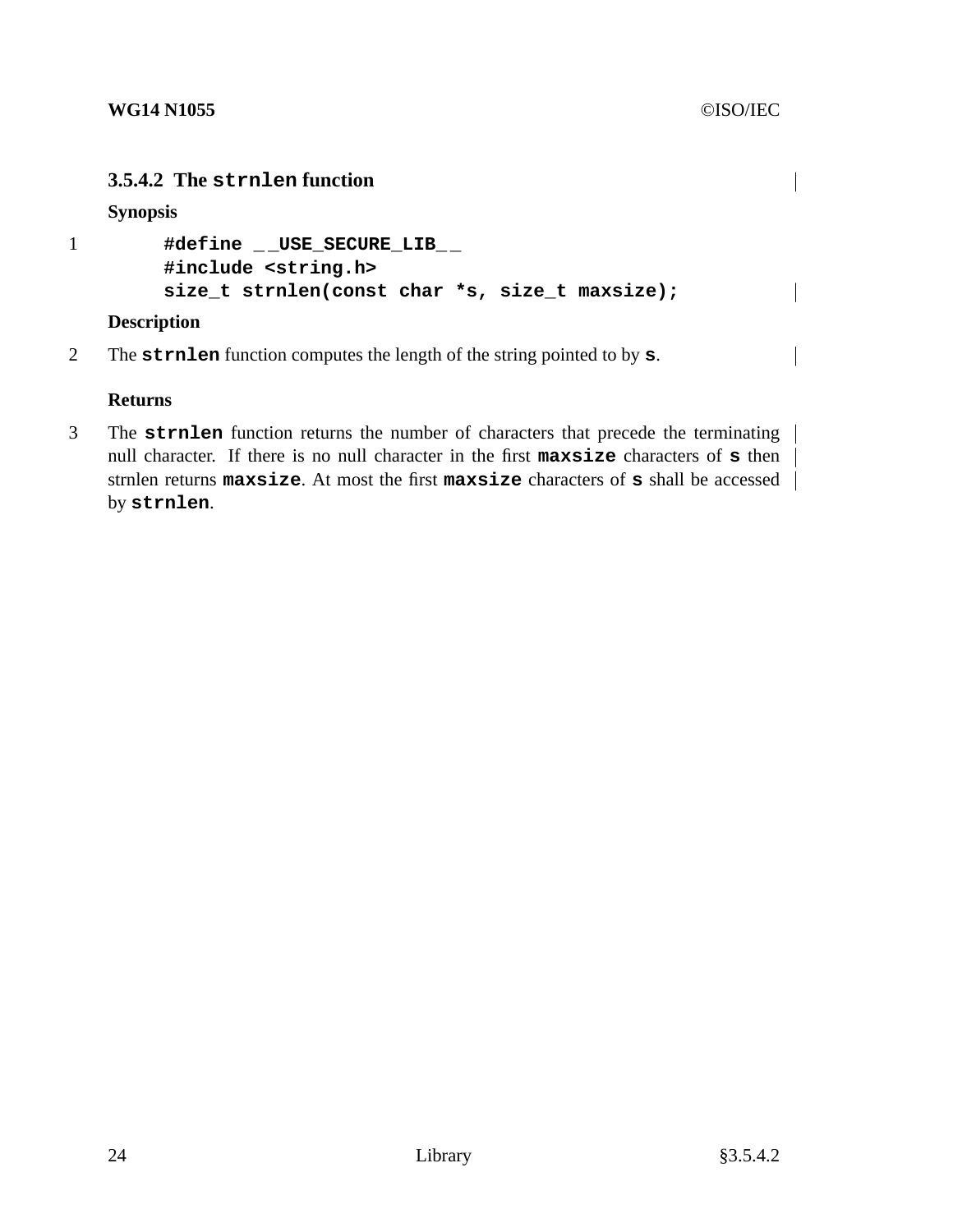# **3.6 Date and time <time.h>**

- 1 If the macro **\_ \_USE\_SECURE\_LIB\_ \_** is defined as a macro name at the point in the source file where **<time.h>** is included, then **<time.h>** defines a macro and a type.
- 2 The macro is

**\_ \_GOT\_SECURE\_LIB\_ \_**

which expands to the integer constant **200402L**.

3 The type is

```
errno_t
```
which is type **int**.

# **3.6.1 Components of time**

1 A broken-down time is *normalized* if the values of the members of the **tm** structure are in their normal rages.

# **3.6.2 Time conversion functions**

1 Like the **strftime** function, the **asctime\_s** and **ctime\_s** functions do not return a pointer to a static object, and other library functions are permitted to call them.

# **3.6.2.1 The asctime\_s function**

**Synopsis**

1 **#define** USE SECURE LIB **#include <time.h> errno\_t asctime\_s(char \*s, size\_t maxsize, const struct tm \*timeptr);**

#### **Description**

2 The **asctime\_s** function converts the normalized broken-down time in the structure pointed to by **timeptr** into a string in the form

**Sun Sep 16 01:03:52 1973\n\0**

using the equivalent of the following algorithm.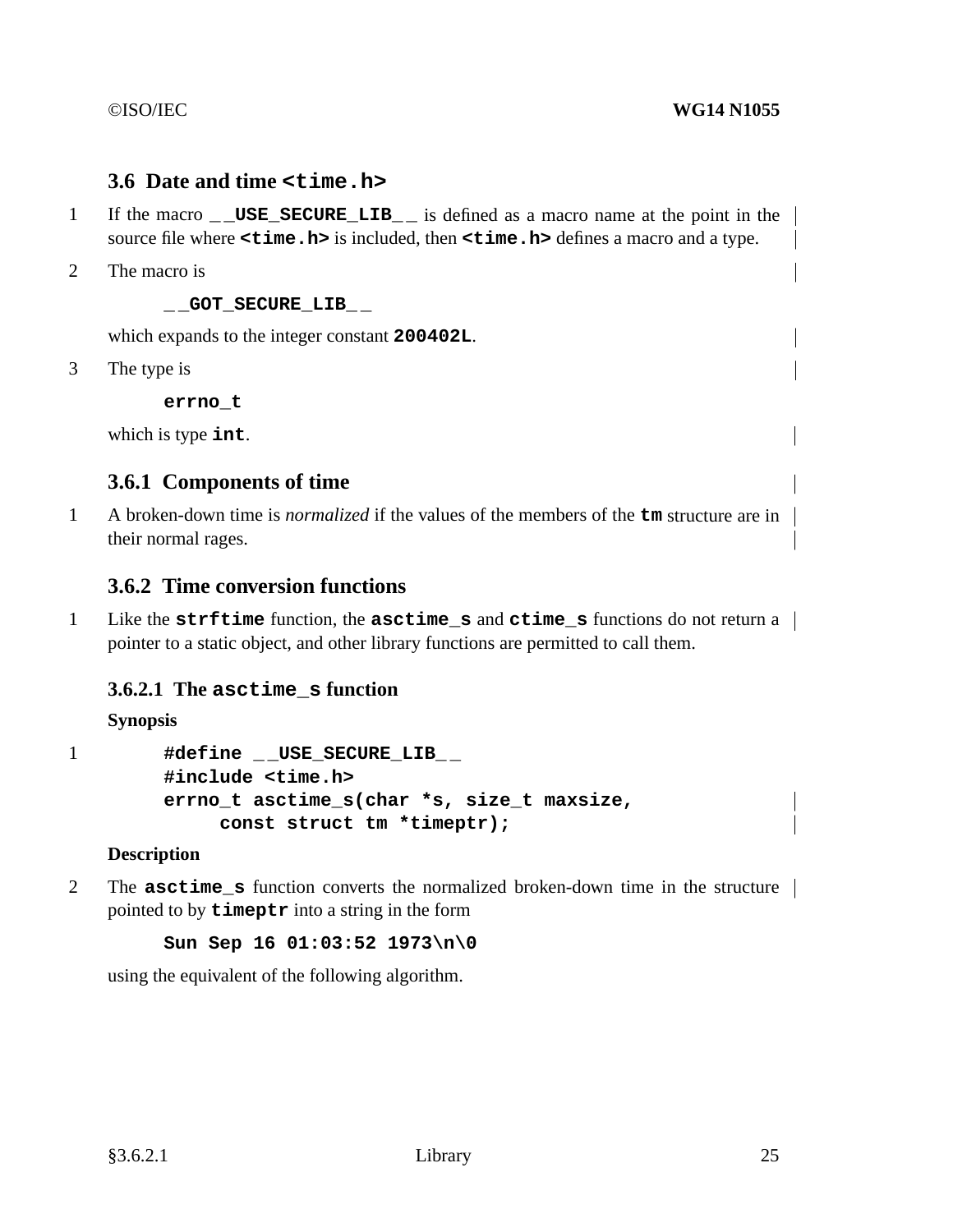```
errno_t asctime_s(char *s, size_t maxsize,
     const struct tm *timeptr)
{
     static const char wday_name[7][3] = {
          "Sun", "Mon", "Tue", "Wed", "Thu", "Fri", "Sat"
     };
     static const char mon_name[12][3] = {
          "Jan", "Feb", "Mar", "Apr", "May", "Jun",
          "Jul", "Aug", "Sep", "Oct", "Nov", "Dec"
     };
     int n;
     n=snprintf(s, maxsize,
          "%.3s %.3s%3d %.2d:%.2d:%.2d %d\n",
          wday_name[timeptr->tm_wday],
          mon_name[timeptr->tm_mon],
          timeptr->tm_mday, timeptr->tm_hour,
          timeptr->tm_min, timeptr->tm_sec,
          1900 + timeptr->tm_year);
     if (n < 0 || n >= maxsize) {
          s[0] = '\0';
          return ERANGE;
     }
     return 0;
}
```
#### **Returns**

3 The **asctime\_s** function returns zero if the converted time fits within the first **maxsize** elements of the array pointed to by **s**. 20) Otherwise, it returns **ERANGE**.

<sup>20)</sup> A 26 character array is sufficient for all normalized broken-down times with four-digit years.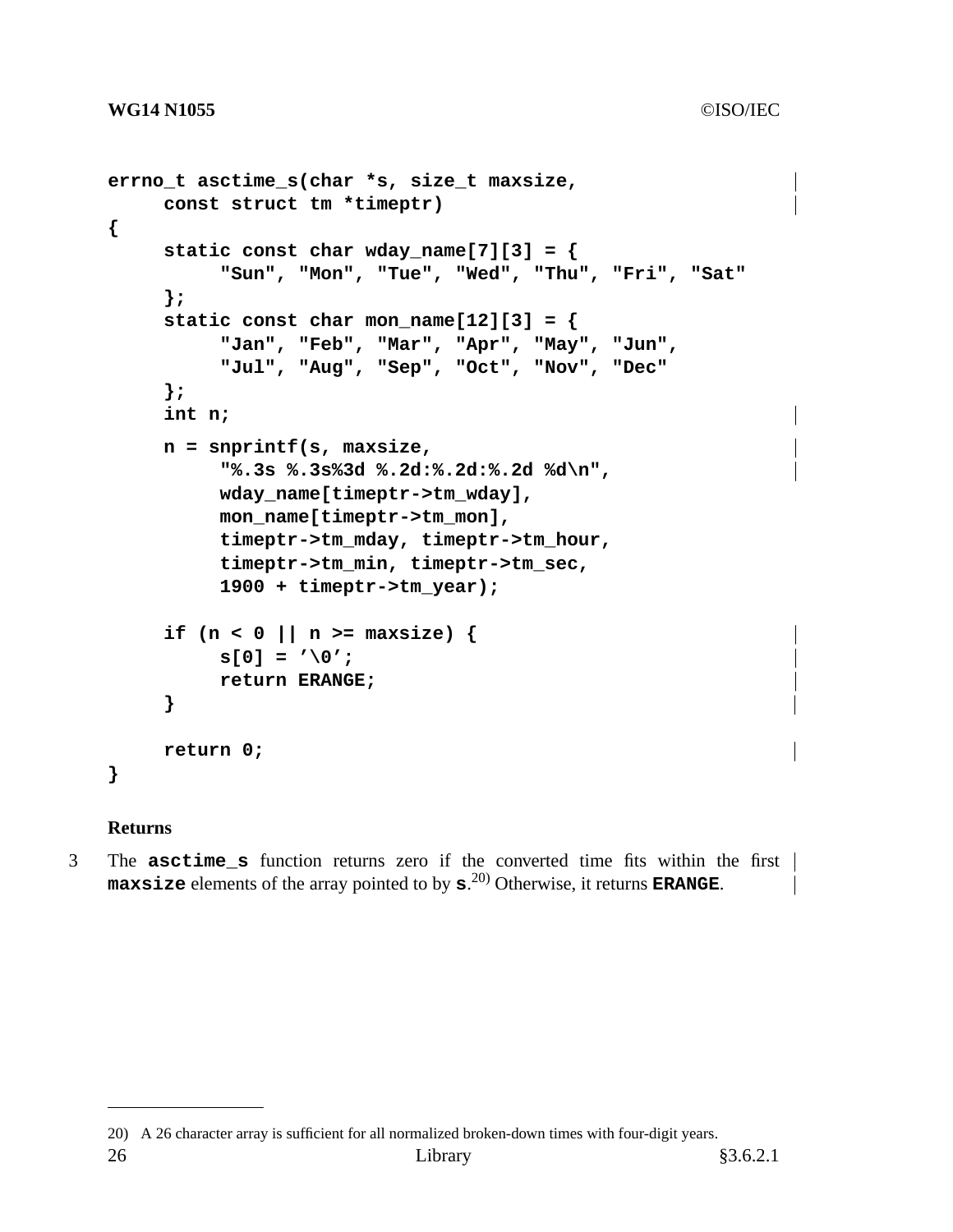# **3.6.2.2 The ctime\_s function**

**Synopsis**

```
1 #define _ _USE_SECURE_LIB_ _
        #include <time.h>
        errno_t ctime_s(char *s, size_t maxsize,
             const time_t *timer);
```
## **Description**

2 The **ctime\_s** function converts the calendar time pointed to by **timer** to local time in the form of a string. It is equivalent to

```
asctime_s(s, maxsize, localtime(timer))
```
#### **Returns**

3 The **ctime\_s** function returns zero if the converted time fits within the first **maxsize** elements of the array pointed to by **s**. 21) Otherwise, it returns **ERANGE**.

# **3.6.2.3 The gmtime\_r function**

**Synopsis**

```
1 #include <time.h>
        struct tm *gmtime_r(const time_t * restrict timer,
            struct tm * restrict result);
```
#### **Description**

2 The **gmtime\_r** function converts the calendar time pointed to by **timer** into a brokendown time, expressed as UTC. The broken-down time is stored in the structure pointed to by **result**.

#### **Returns**

3 The **gmtime\_r** function returns **result**, oranull pointer if the specified time cannot be converted to UTC.

<sup>21)</sup> A 26 character array is sufficient for all times with four-digit years. §3.6.2.3 Library 27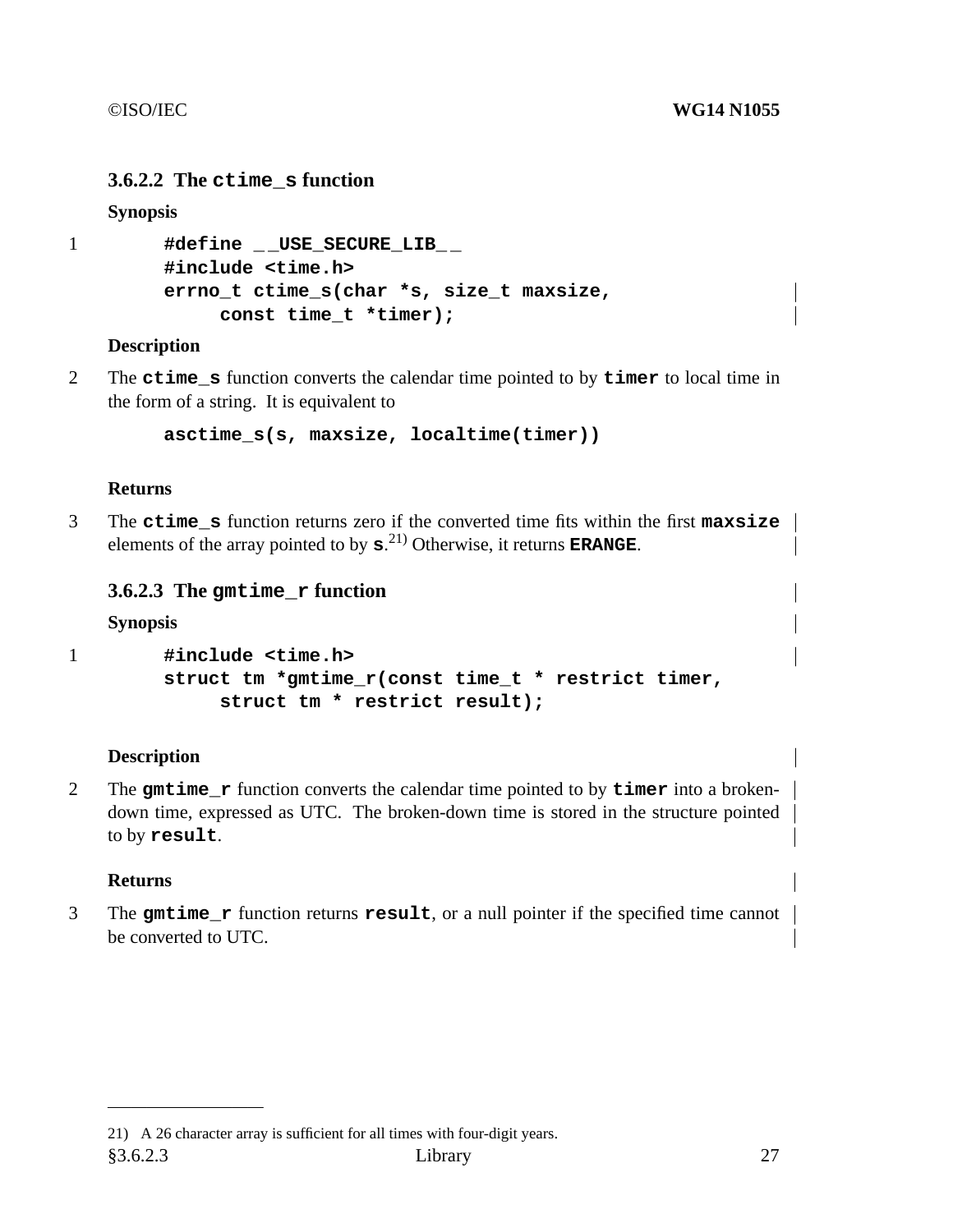# **3.6.2.4 The localtime\_r function**

**Synopsis**

```
1 #include <time.h>
        struct tm *localtime_r(const time_t * restrict timer,
            struct tm * restrict result);
```
## **Description**

2 The **localtime\_r** function converts the calendar time pointed to by **timer** into a broken-down time, expressed as local time. The broken-down time is stored in the structure pointed to by **result**.

## **Returns**

3 The **localtime\_r** function returns **result**, oranull pointer if the specified time cannot be converted to local time.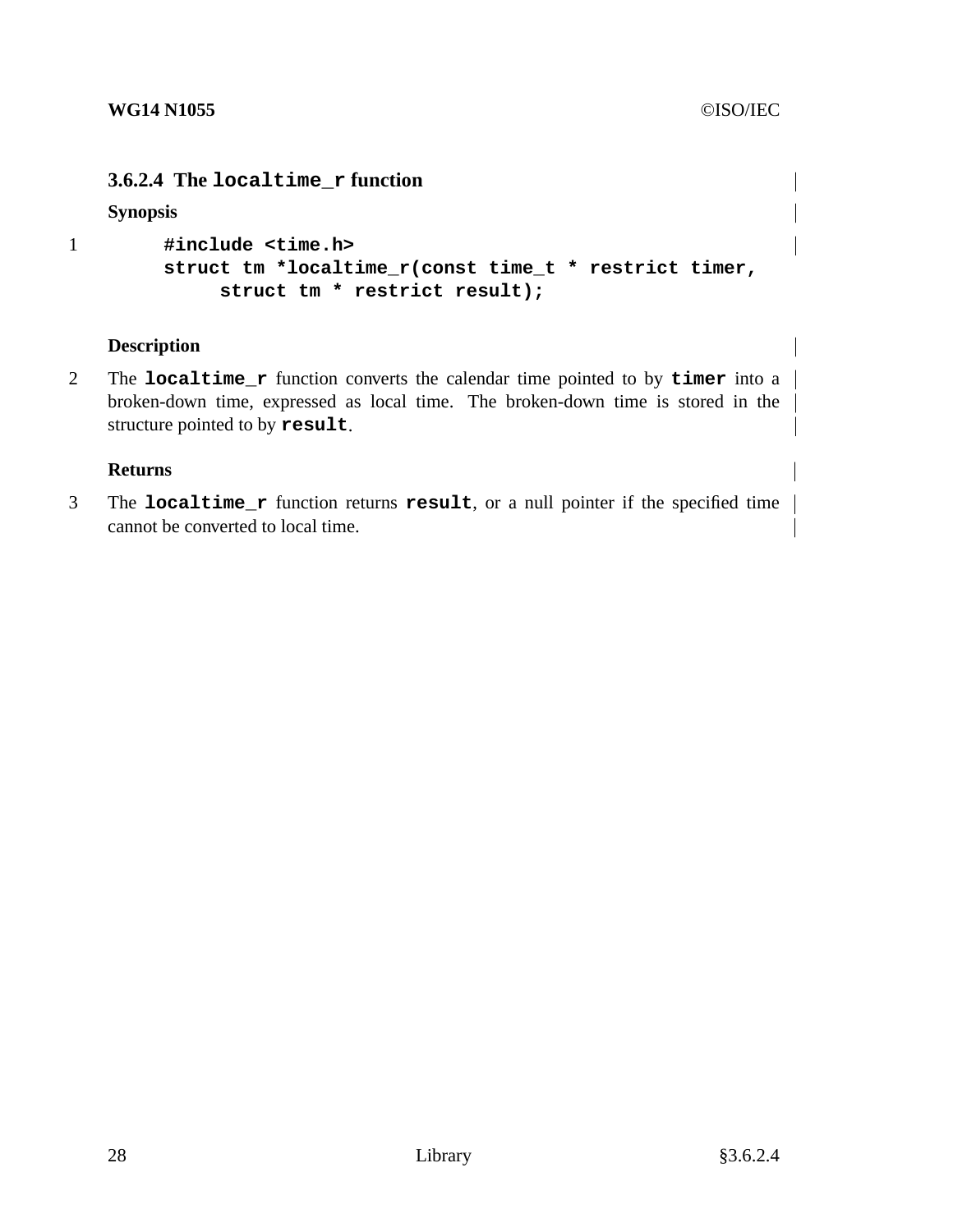# **3.7 Extended multibyte and wide character utilities <wchar.h>**

- 1 If the macro **USE SECURE LIB** is defined as a macro name at the point in the source file where **<wchar.h>** is included, then **<wchar.h>** defines a macro and a type.
- 2 The macro is

**\_ \_GOT\_SECURE\_LIB\_ \_**

which expands to the integer constant **200402L**.

3 The type is

**errno\_t**

which is type **int**.

# **3.7.1 Formatted wide character input/output functions**

## **3.7.1.1 The fwscanf\_s function**

```
Synopsis
```
1 **#define \_ \_USE\_SECURE\_LIB\_ \_ #include <stdio.h> #include <wchar.h> int fwscanf\_s(FILE \* restrict stream, const wchar\_t \* restrict format, ...);**

#### **Description**

2 The **fwscanf\_s** function is equivalent to **fwscanf** except for the behavior when a directive fails and that the **c**, **s**, and **[** conversion specifiers apply to a pair of arguments (unless assignment suppression is indicated by a **\***). The first of these arguments is the same as for **fwscanf**. That argument is immediately followed in the argument list by the second argument, which has type **size\_t** and gives the number of elements in the array pointed to by the first argument of the pair. If the first argument points to a scalar object, it is considered to be an array of one element.<sup>22)</sup>

<sup>22)</sup> If the format is known at translation time, an implementation may issue a diagnostic for any argument used to store the result from a **c**, **s**, or **[** conversion specifier if that argument is not followed by an argument of type **size\_t**.Alimited amount of checking may be done if even if the format is not known at translation time. For example, an implementation may issue a diagnostic for each argument after **format** that has of type pointer to one of **char**, **signed char**, **unsigned char**, or **void** that is not followed by an argument of type **size\_t**. The diagnostic could warn that unless the pointer is being used with a conversion specifier using the **hh** length modifier, a length argument must follow the pointer argument. Another useful diagnostic could flag any non-pointer argument following **format** that did not have type **size\_t**.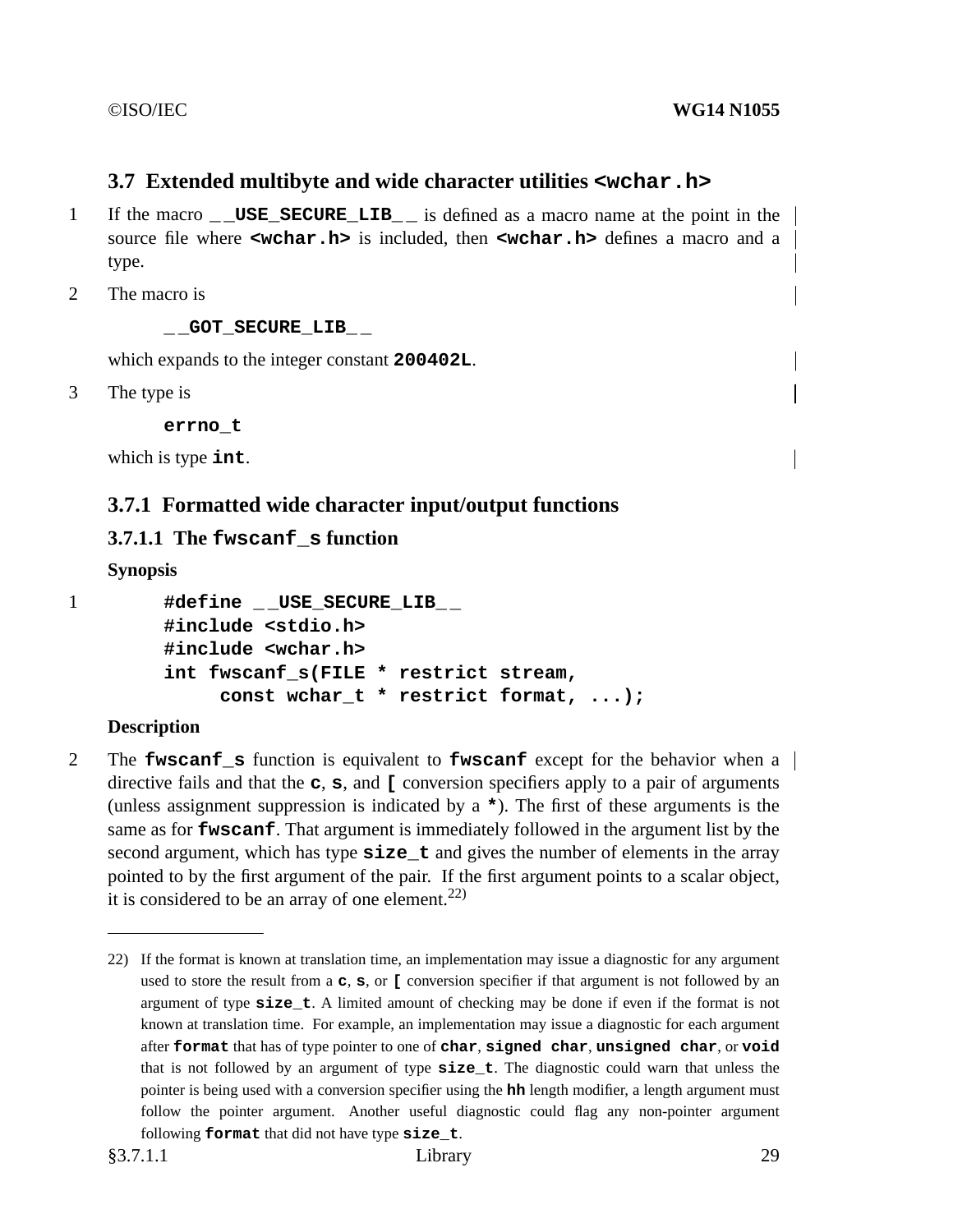# **WG14 N1055** ©ISO/IEC

- 3 A matching failure occurs if the number of elements in a receiving object is insufficient to hold the converted input (including any trailing null character).
- 4 Upon a matching failure or an input failure of a directive, the associated object to receive converted input for that directive and all associated objects of all following directives in the format are set to implementation-defined values<sup>23)</sup> with compatible type unless assignment suppression is indicated by a **\***. The objects so assigned do not count towards the number of objects assigned in the return value.

## **Returns**

5 The **fwscanf\_s** function returns the value of the macro **EOF** if an input failure occurs before any conversion. Otherwise, the **fwscanf\_s** function returns the number of input items assigned, which can be fewer than provided for, or even zero, in the event of an early matching failure.

# **3.7.1.2 The swscanf\_s function**

## **Synopsis**

1 **#define \_ \_USE\_SECURE\_LIB\_ \_ #include <wchar.h> int swscanf\_s(const wchar\_t \* restrict s, const wchar\_t \* restrict format, ...);**

# **Description**

2 The **swscanf\_s** function is equivalent to **fwscanf\_s**, except that the argument **s** specifies a wide string from which the input is to be obtained, rather than from a stream. Reaching the end of the wide string is equivalent to encountering end-of-file for the **fwscanf\_s** function.

#### **Returns**

3 The **swscanf\_s** function returns the value of the macro **EOF** if an input failure occurs before any conversion. Otherwise, the **swscanf\_s** function returns the number of input items assigned, which can be fewer than provided for, or even zero, in the event of an early matching failure.

<sup>23)</sup> The goal is to set all associated objects that were not correctly assigned converted input to values that tend to discourage further use of those objects until they given new values. For example, strings might be assigned a single null character and objects with floating types might be assigned NaNs.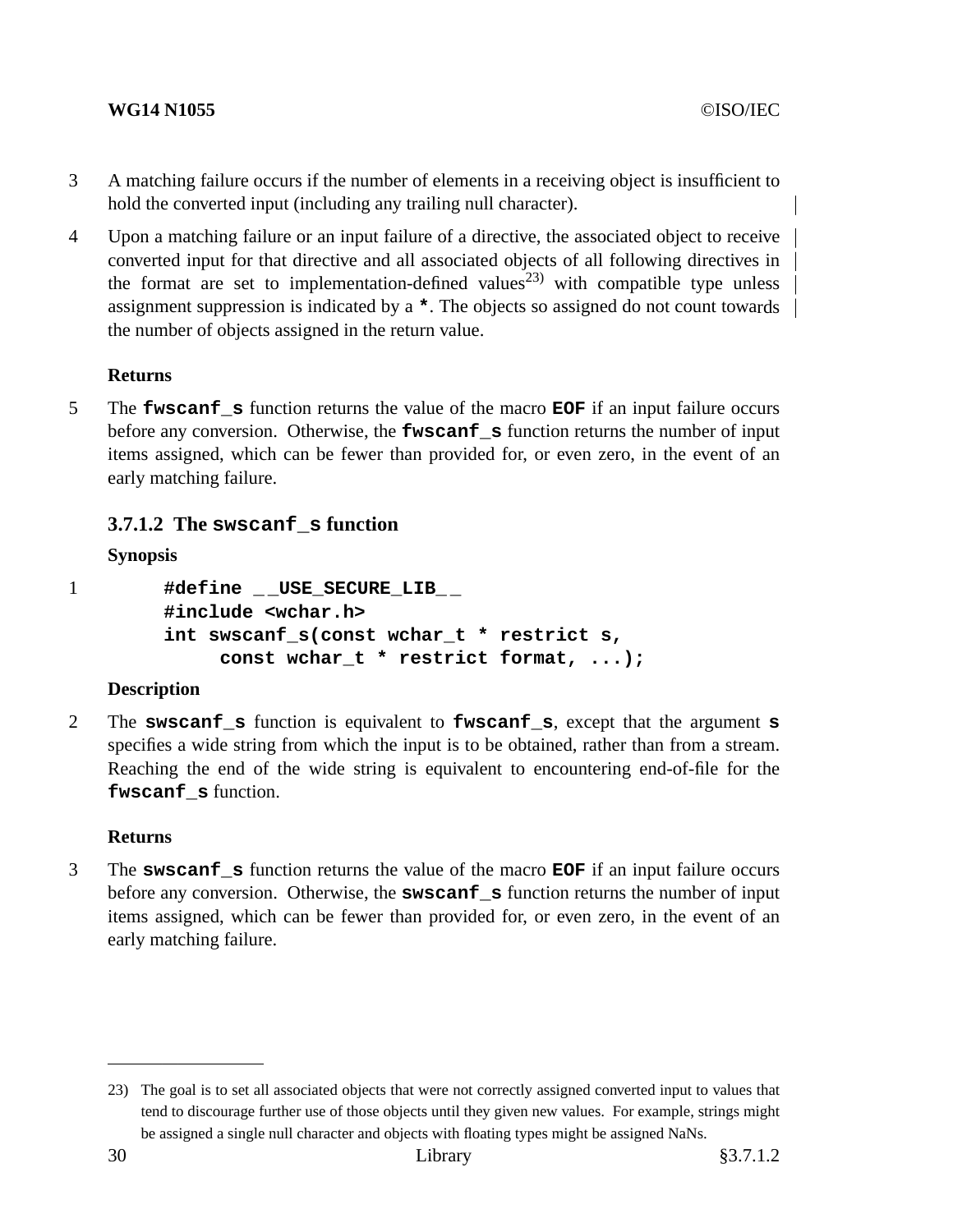# **3.7.1.3 The vfwscanf\_s function**

# **Synopsis**

```
1 #define _ _USE_SECURE_LIB_ _
        #include <stdarg.h>
        #include <stdio.h>
        #include <wchar.h>
        int vfwscanf_s(FILE * restrict stream,
             const wchar_t * restrict format,
             va_list arg);
```
# **Description**

2 The **vfwscanf\_s** function is equivalent to **fwscanf\_s**, with the variable argument list replaced by **arg**, which shall have been initialized by the **va\_start** macro (and possibly subsequent **va\_arg** calls). The **vfwscanf\_s** function does not invoke the **va\_end** macro. $^{24)}$ 

# **Returns**

3 The **vfwscanf\_s** function returns the value of the macro **EOF** if an input failure occurs before any conversion. Otherwise, the **vfwscanf s** function returns the number of input items assigned, which can be fewer than provided for, or even zero, in the event of an early matching failure.

# **3.7.1.4 The vswscanf\_s function**

# **Synopsis**

1 **#define \_ \_USE\_SECURE\_LIB\_ \_ #include <stdarg.h> #include <wchar.h> int vswscanf\_s(const wchar\_t \* restrict s, const wchar\_t \* restrict format, va\_list arg);**

# **Description**

2 The **vswscanf\_s** function is equivalent to **swscanf\_s**, with the variable argument list replaced by **arg**, which shall have been initialized by the **va\_start** macro (and possibly subsequent **va\_arg** calls). The **vswscanf\_s** function does not invoke the **va** end macro.<sup>24)</sup>

<sup>24)</sup> As the functions **vfwscanf\_s**, **vwscanf\_s**, and **vswscanf\_s** invoke the **va\_arg** macro, the value of **arg** after the return is indeterminate.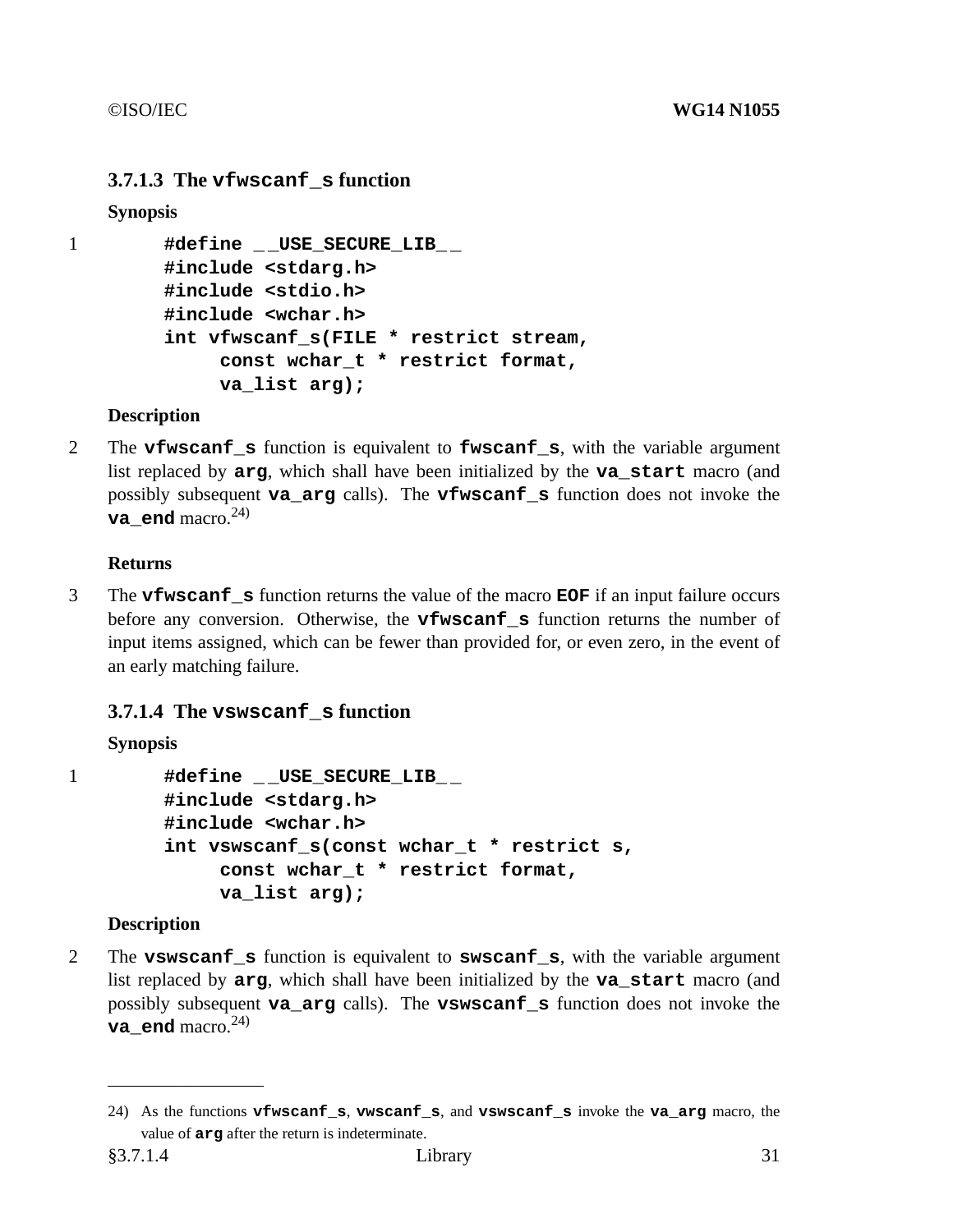## **Returns**

3 The **vswscanf\_s** function returns the value of the macro **EOF** if an input failure occurs before any conversion. Otherwise, the **vswscanf\_s** function returns the number of input items assigned, which can be fewer than provided for, or even zero, in the event of an early matching failure.

# **3.7.1.5 The vwscanf\_s function**

# **Synopsis**

1 **#define \_ \_USE\_SECURE\_LIB\_ \_ #include <stdarg.h> #include <wchar.h> int vwscanf\_s(const wchar\_t \* restrict format, va\_list arg);**

# **Description**

2 The **vwscanf\_s** function is equivalent to **wscanf\_s**, with the variable argument list replaced by **arg**, which shall have been initialized by the **va\_start** macro (and possibly subsequent **va\_arg** calls). The **vwscanf\_s** function does not invoke the **va** end macro.<sup>24)</sup>

# **Returns**

3 The **vwscanf\_s** function returns the value of the macro **EOF** if an input failure occurs before any conversion. Otherwise, the **vwscanf\_s** function returns the number of input items assigned, which can be fewer than provided for, or even zero, in the event of an early matching failure.

# **3.7.1.6 The wscanf\_s function**

# **Synopsis**

1 **#define \_ \_USE\_SECURE\_LIB\_ \_ #include <wchar.h> int wscanf\_s(const wchar\_t \* restrict format, ...);**

# **Description**

2 The **wscanf\_s** function is equivalent to **fwscanf\_s** with the argument **stdin** interposed before the arguments to **wscanf\_s**.

# **Returns**

3 The **wscanf\_s** function returns the value of the macro **EOF** if an input failure occurs before any conversion. Otherwise, the **wscanf\_s** function returns the number of input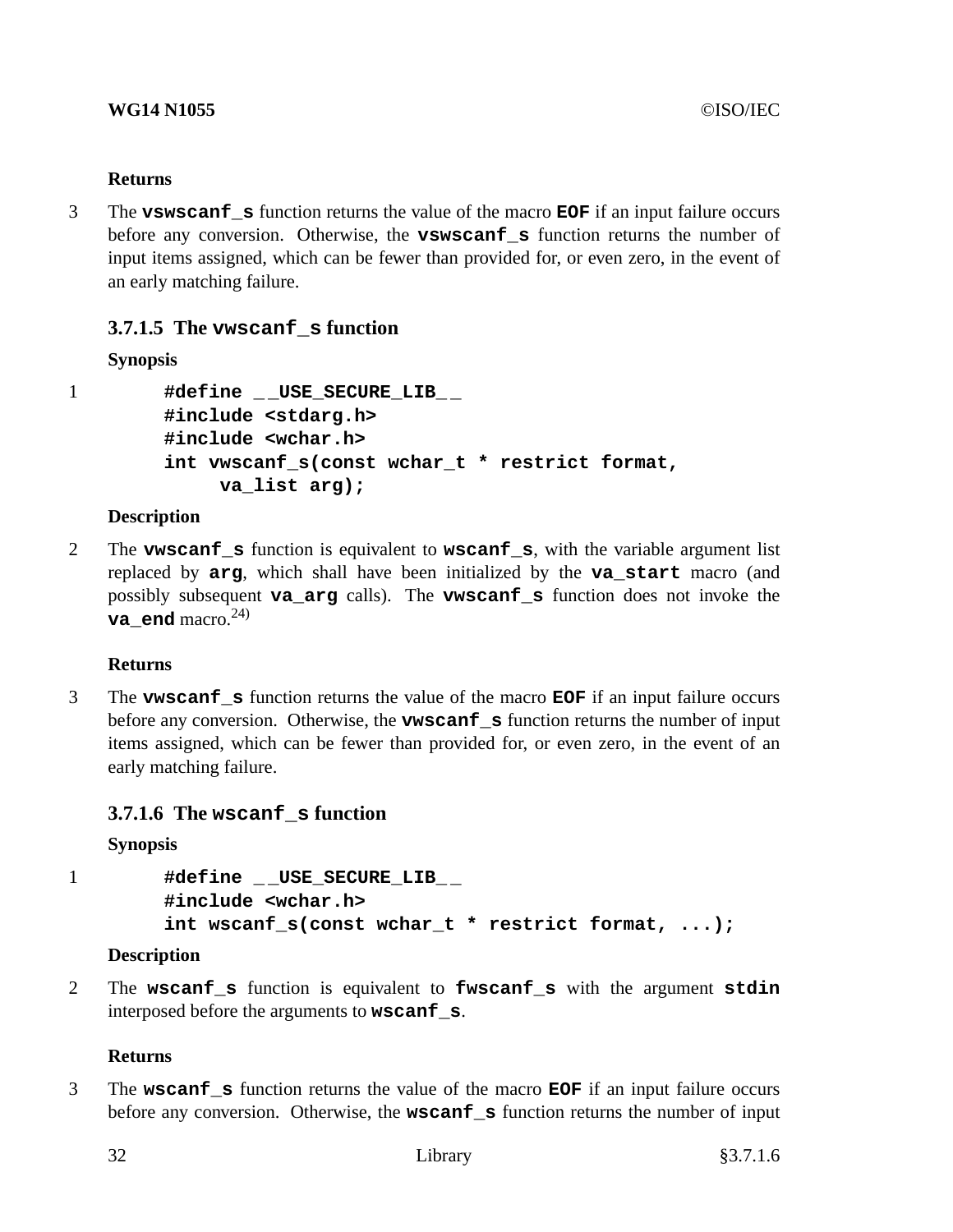items assigned, which can be fewer than provided for, or even zero, in the event of an early matching failure.

# **3.7.2 General wide string utilities**

# **3.7.2.1 Wide string copying functions**

# **3.7.2.1.1 The wcscpy\_s function**

**Synopsis**

1 **#define \_ \_USE\_SECURE\_LIB\_ \_ #include <wchar.h> errno\_t wcscpy\_s(wchar\_t \* restrict s1, size\_t s1max, const wchar\_t \* restrict s2);**

# **Description**

- 2 If **s1max** is equal to zero, then no copying is performed.
- 3 Otherwise, if **s1max** is greater than **wcsnlen(s2, s1max)**, then the characters pointed to by **s2** up to and including the null wide character are copied to the array pointed to by **s1**.
- 4 Otherwise, **s1[0]** is set to the null wide character.
- 5 All elements following the terminating null wide character (if any) written by **wcscpy\_s** in the array of **s1max** wide characters pointed to by **s1** take unspecified values when **wcscpy** s returns.<sup>25)</sup>

# **Returns**

6 The **wcscpy\_s** function returns **ERANGE** if **s1max** equals zero, or if **wcsnlen(s2, s1max**) is equal to **s1max**. Otherwise, zero is returned.<sup>26)</sup>

<sup>25)</sup> This allows an implementation to copy wide characters from **s2** to **s1** while simultaneously checking if any of those wide characters are null. Such an approach might write a wide character to every element of **s1** before discovering that the first element should be set to the null wide character.

<sup>26)</sup> A zero return value implies that all of the requested wide characters from the wide string pointed to by **s2** fit within the array pointed to by **s1** and that the result in **s1** is null terminated.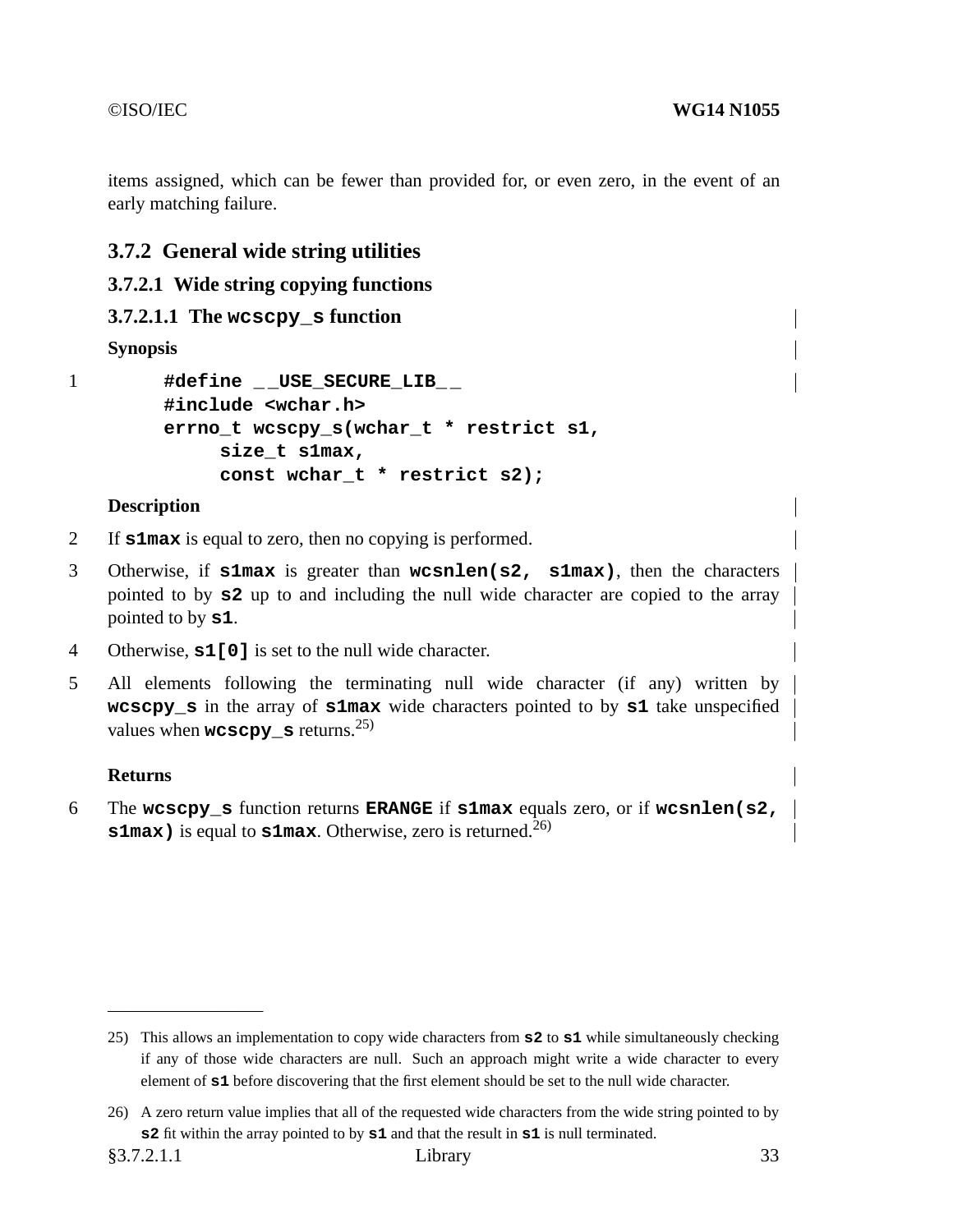## **3.7.2.1.2 The wcsncpy\_s function**

**Synopsis**

```
1 #define _ _USE_SECURE_LIB_ _
        #include <wchar.h>
        errno_t wcsncpy_s(wchar_t * restrict s1,
             size_t s1max,
             const wchar_t * restrict s2,
             size_t n);
```
#### **Description**

- 2 If **s1max** is equal to zero, then no copying is performed.
- 3 Otherwise, if **n** is greater than or equal to **s1max**, then the behavior of the **wcsncpy\_s** function depends upon whether there is a null wide character in the first **s1max** wide characters of the array pointed to by **s2**. If there is a null wide character, then the wide characters pointed to by **s2** up to and including the null wide character are copied to the array pointed to by **s1**. If there is no null wide character, then **s1[0]** is set to the null wide character.
- 4 Otherwise, if **n** is less than **s1max**, then the **wcsncpy\_s** function copies not more than **n** successive wide characters (wide characters that follow a null wide character are not | copied) from the array pointed to by **s2** to the array pointed to by **s1**. If no null wide character was copied from **s2**, then **s1[n]** is set to a null wide character.
- 5 All elements following the terminating null wide character (if any) written by **wcsncpy\_s** in the array of **s1max** wide characters pointed to by **s1** take unspecified values when **wcsncpy** s returns.<sup>27)</sup>

#### **Returns**

- 6 The **wcsncpy\_s** function returns **ERANGE** if **s1max** equals zero, or if **n** is greater than or equal to **s1max** and there is no null wide character in the first **s1max** wide characters of **s2**. Otherwise, zero is returned.<sup>28)</sup>
- 7 EXAMPLE 1 The **wcsncpy\_s** function can be used to copyawide string without the danger that the result will not be null terminated or that wide characters will be written past the end of the destination array.

<sup>27)</sup> This allows an implementation to copy wide characters from **s2** to **s1** while simultaneously checking if any of those wide characters are null. Such an approach might write a wide character to every element of **s1** before discovering that the first element should be set to the null wide character.

<sup>28)</sup> A zero return value implies that all of the requested wide characters from the wide string pointed to by **s2** fit within the array pointed to by **s1** and that the result in **s1** is null terminated.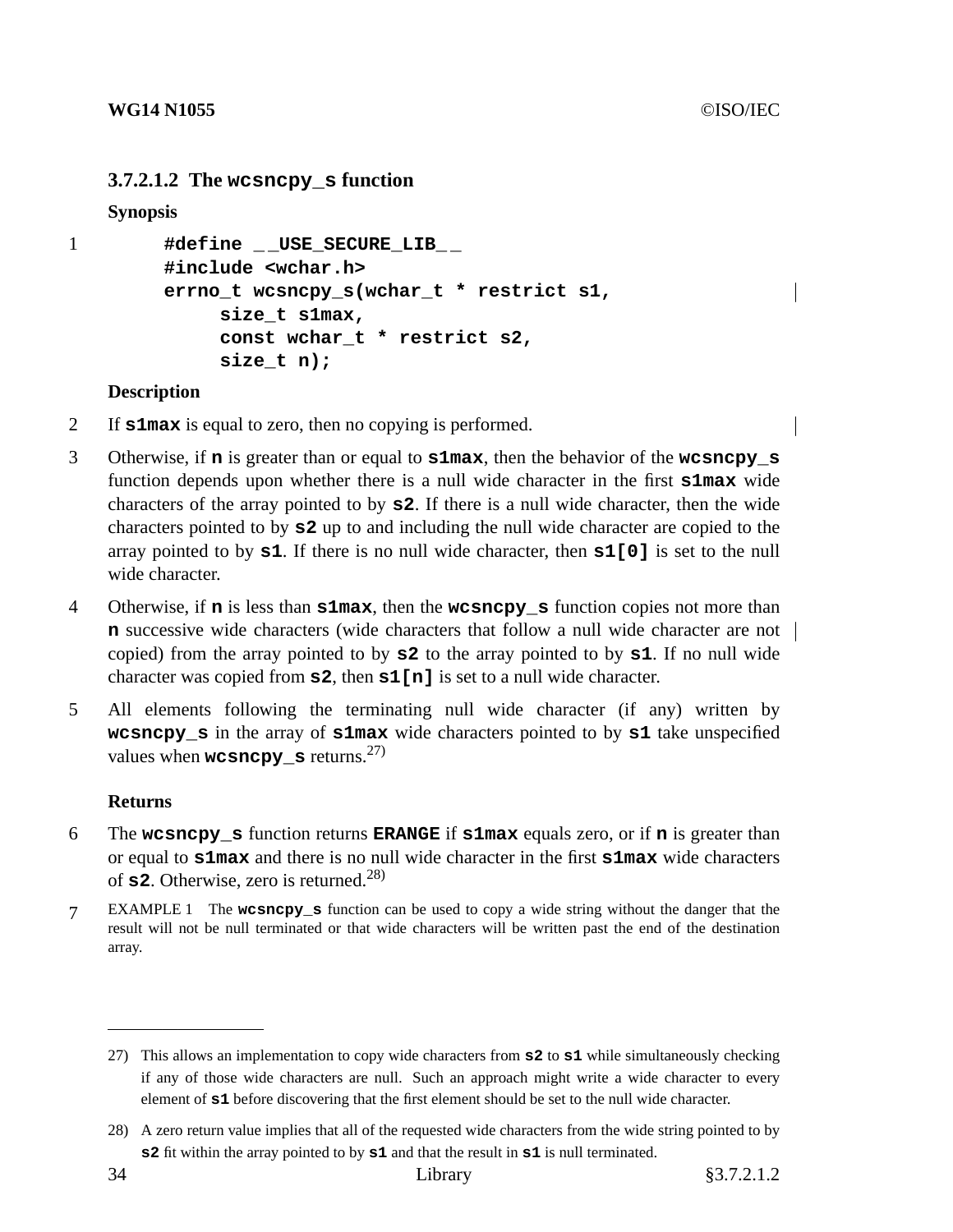```
#define _ _USE_SECURE_LIB_ _
#include <wchar.h>
/* ... */
wchar_t src1[100] = L"hello";
wchar_t src2[7] = {L'g', L'o', L'o', L'd', L'b', L'y', L'e'};
wchar_t dst1[6], dst2[5], dst3[5];
int r1, r2, r3;
r1 = wcsncpy_s(dst1, 6, src1, 100);
r2 = wcsncpy_s(dst2, 5, src2, 7);
r3 = wcsncpy_s(dst3, 5, src2, 4);
```
The first call will assign to **r1** the value zero and to **dst1** the sequence of wide characters **hello\0**. The second call will assign to **r2** the value **ERANGE** and to **dst2** the sequence of wide characters **\0**. The third call will assign to **r3** the value zero and to **dst3** the sequence of wide characters **good\0**.

# **3.7.2.1.3 The wmemcpy\_s function**

#### **Synopsis**

```
1 #define _ _USE_SECURE_LIB_ _
        #include <wchar.h>
        errno_t wmemcpy_s(wchar_t * restrict s1,
             size_t s1max,
             const wchar_t * restrict s2,
             size_t n);
```
#### **Description**

2 If **n** is less than or equal to **s1max**, the **wmemcpy\_s** function copies **n** successive wide characters from the object pointed to by **s2** into the object pointed to by **s1**. Otherwise, the **wmemcpy\_s** function stores zeros in the first **s1max** wide characters of the object pointed to by **s1**.

#### **Returns**

3 The **wmemcpy\_s** function returns zero if **n** is less than or equal to **s1max**. Otherwise, **ERANGE** is returned.

# **3.7.2.1.4 The wmemmove\_s function**

**Synopsis**

```
1 #define _ _USE_SECURE_LIB_ _
        #include <wchar.h>
        errno_t wmemmove_s(wchar_t *s1, size_t s1max,
             const wchar_t *s2, size_t n);
```
 $\mathbf{I}$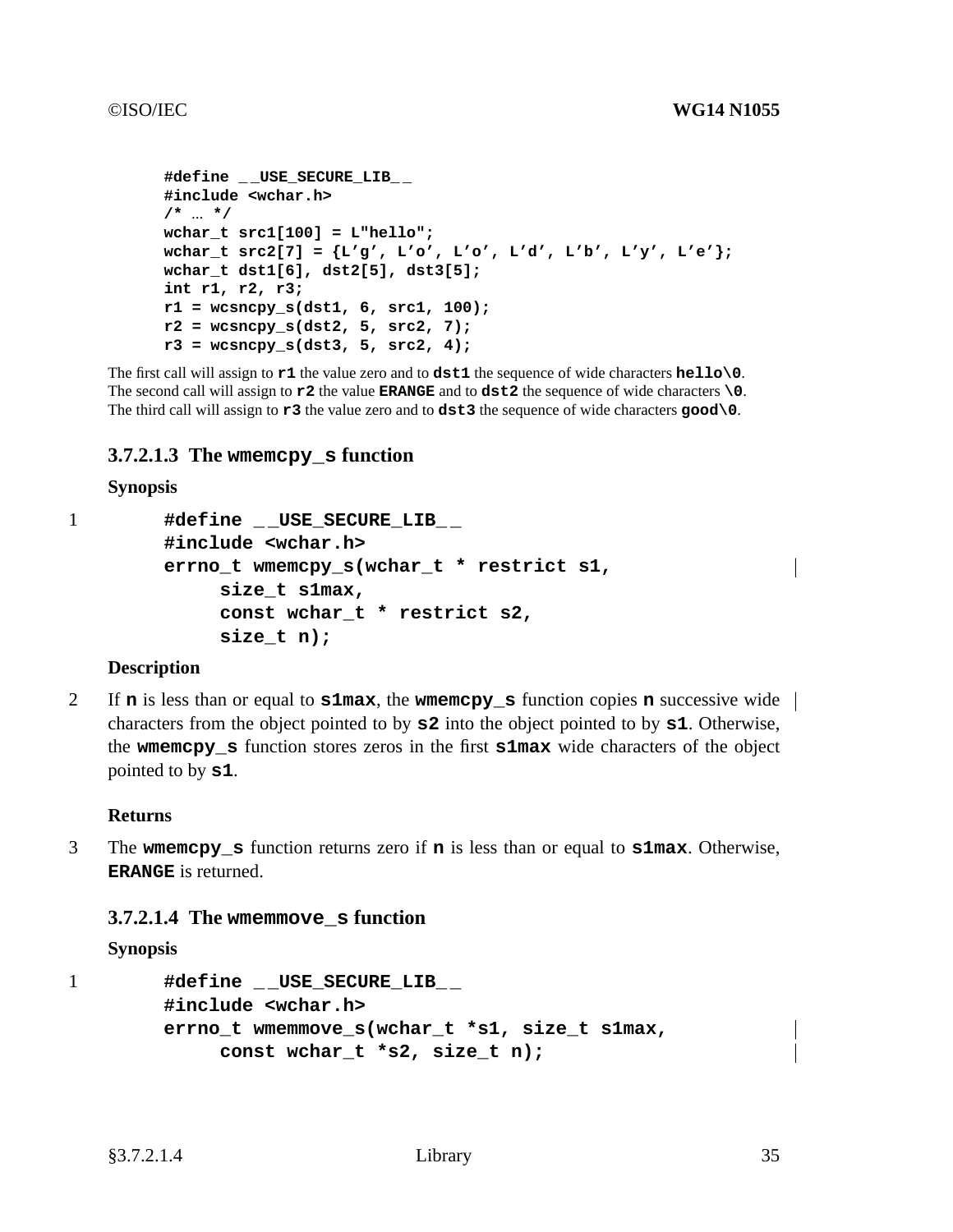## **WG14 N1055** ©ISO/IEC

## **Description**

- 2 If **n** is less than or equal to **s1max**, the **wmemmove\_s** function copies **n** successive wide characters from the object pointed to by **s2** into the object pointed to by **s1**. This copying takes place as if the **n** wide characters from the object pointed to by **s2** are first copied into a temporary array of **n** wide characters that does not overlap the objects pointed to by **s1** or **s2**, and then the **n** wide characters from the temporary array are copied into the object pointed to by **s1**.
- 3 If **n** is greater than **s1max**, the **wmemmove\_s** function stores zeros in the first **s1max** wide characters of the object pointed to by **s1**.

#### **Returns**

4 The **wmemmove\_s** function returns zero if **n** is less than or equal to **s1max**. Otherwise, **ERANGE** is returned.

# **3.7.2.2 Wide string concatenation functions**

## **3.7.2.2.1 The wcscat\_s function**

**Synopsis**

```
1 #define _ _USE_SECURE_LIB_ _
        #include <wchar.h>
        errno_t wcscat_s(wchar_t * restrict s1,
             size_t s1max,
             const wchar_t * restrict s2);
```
#### **Description**

- 2 Let, *m* have the value **s1max wcsnlen(s1, s1max)** upon entry to **wcscat\_s.**
- 3 If *m* is equal to zero,<sup>29)</sup> then no copying is performed.
- 4 Otherwise, if *m* is greater than **wcsnlen(s2,** *m***)**, then the wide characters pointed to by **s2** up to and including the null wide character are appended to the end of the wide string pointed to by **s1**. The initial wide character from **s2** overwrites the null wide character at the end of **s1**.
- 5 Otherwise **s1[0]** is set to the null wide character.
- 6 All elements following the terminating null wide character (if any) written by **wcscat s** in the array of **s1max** wide characters pointed to by **s1** take unspecified values when **wcscat**  $\boldsymbol{s}$  returns.<sup>30)</sup>

<sup>29)</sup> This means that **s1** was not null terminated upon entry to **wcscat\_s**.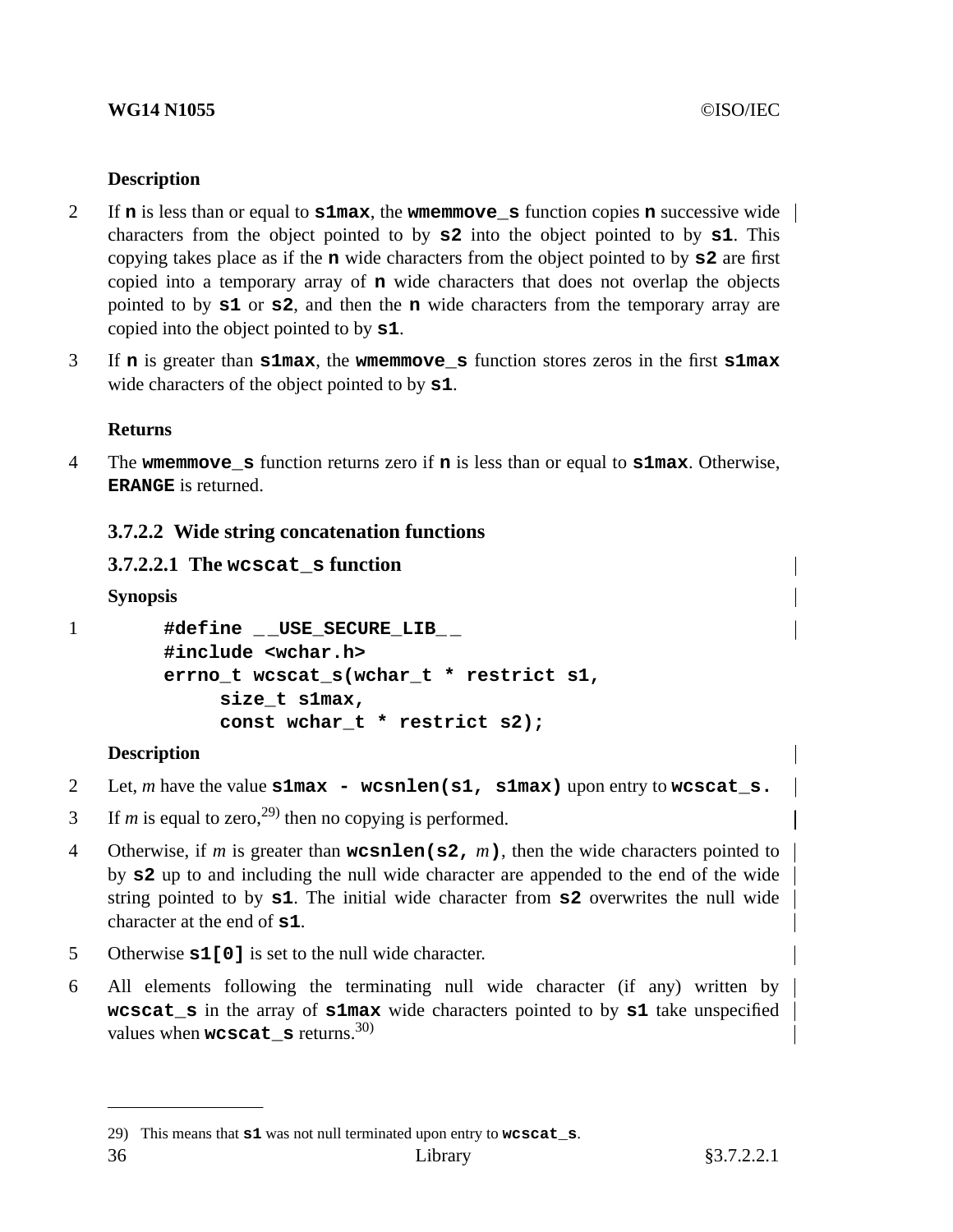#### **Returns**

7 The **wcscat\_s** function returns **ERANGE** if *m* equals zero, or if **wcsnlen(s2,** *m***)** is equal to  $m$ . Otherwise, zero is returned.<sup>31)</sup>

#### **3.7.2.2.2 The wcsncat\_s function**

#### **Synopsis**

```
1 #define _ _USE_SECURE_LIB_ _
        #include <wchar.h>
        errno_t wcsncat_s(wchar_t * restrict s1,
             size_t s1max,
             const wchar_t * restrict s2,
             size_t n);
```
#### **Description**

- 2 Let, *m* have the value **s1max wcsnlen(s1, s1max)** upon entry to **wcsncat\_s.**
- 3 If *m* is equal to zero,<sup>32)</sup> then no copying is performed.
- 4 Otherwise, if **n** is greater than or equal to *m*, then the behavior of the **wcsncat\_s** function depends upon whether there is a null wide character in the first *m* wide characters of the array pointed to by **s2**. If there is a null wide character, then the wide characters pointed to by **s2** up to and including the null wide character are appended to the end of the wide string pointed to by **s1**. The initial wide character from **s2** overwrites the null wide character at the end of **s1**. If there is no null wide character in the first *m* wide characters of the array pointed **s2** then **s1[0]** is set to the null wide character.
- 5 Otherwise, if **n** is less than *m*, then the **wcsncat\_s** function appends not more than **n** successive wide characters (wide characters that follow a null wide character are not copied) from the array pointed to by **s2** to the end of the wide string pointed to by **s1**. The initial wide character from **s2** overwrites the null wide character at the end of **s1**. If no null wide character was copied from **s2**, then **s1[s1max-m+n]** is set to a null wide character.

§3.7.2.2.2 Library 37

<sup>30)</sup> This allows an implementation to append wide characters from **s2** to **s1** while simultaneously checking if any of those wide characters are null. Such an approach might write a wide character to every element of  $s1$  before discovering that the first element should be set to the null wide character.

<sup>31)</sup> A zero return value implies that all of the requested wide characters from the wide string pointed to by **s2** were appended to the wide string pointed to by **s1** and that the result in **s1** is null terminated.

<sup>32)</sup> This means that **s1** was not null terminated upon entry to **wcsncat\_s**.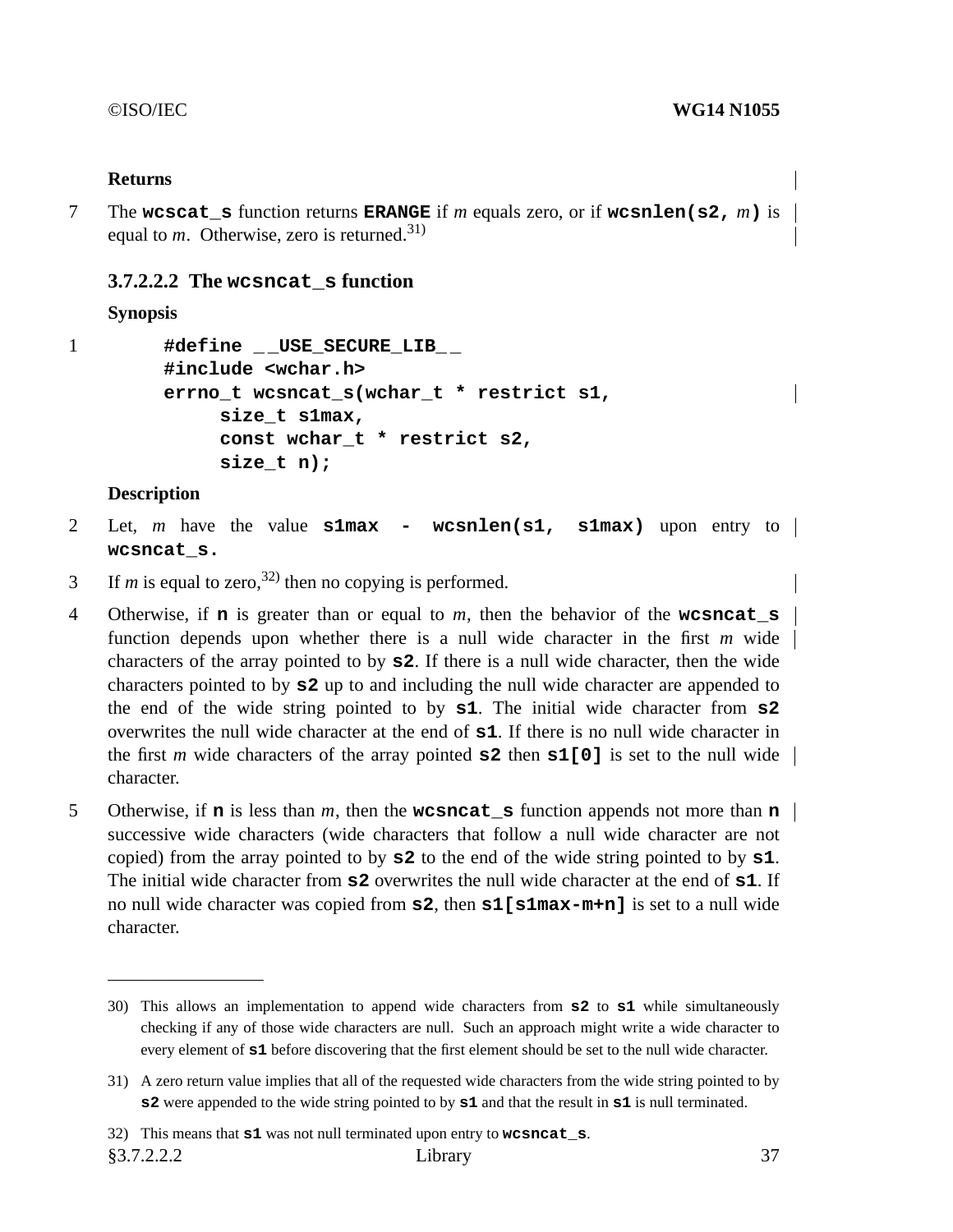#### **WG14 N1055** ©ISO/IEC

6 All elements following the terminating null wide character (if any) written by **wcsncat\_s** in the array of **s1max** wide characters pointed to by **s1** take unspecified values when **wcsncat**  $\boldsymbol{s}$  returns.<sup>33)</sup>

#### **Returns**

- 7 The **wcsncat\_s** function returns **ERANGE** if *m* equals zero, or if **n** is greater than or equal to *m* and there is no null wide character in the first *m* wide characters of  $\boldsymbol{s}2$ . Otherwise, zero is returned.<sup>34)</sup>
- 8 EXAMPLE 1 The **wcsncat\_s** function can be used to copyawide string without the danger that the result will not be null terminated or that wide characters will be written past the end of the destination array.

```
#define _ _USE_SECURE_LIB_ _
#include <wchar.h>
/* ... */
wchar_t s1[100] = L"good";
wchar_t s2[6] = L"hello";
wchar_t s3[6] = L"hello";
wchar_t s4[7] = L"abc";
wchar_t s5[1000] = L"bye";
int r1, r2, r3, r4;
r1 = wcsncat_s(s1, 100, s5, 1000);
r2 = wcsncat_s(s2, 6, L"", 1);
r3 = wcsncat_s(s3, 6, L"X", 2);
r4 = wcsncat_s(s4, 7, L"defghijklmn", 3);
```
After the first call **r1** will have the value zero and **s1** will be the wide character sequence **goodbye\0**. After the second call **r2** will have the value zero and **s2** will be the wide character sequence **hello\0**. After the third call **r3** will have the value **ERANGE** and **s3** will be the wide character sequence **\0**. After the fourth call **r4** will have the value zero and **s4** will be the wide character sequence **abcdef\0**.

#### **3.7.2.3 Miscellaneous functions**

# **3.7.2.3.1 The wcsnlen function**

#### **Synopsis**

1 **#define \_ \_USE\_SECURE\_LIB\_ \_ #include <wchar.h>** size t wcsnlen(const wchar t \*s, size t maxsize);

<sup>33)</sup> This allows an implementation to append wide characters from **s2** to **s1** while simultaneously checking if any of those wide characters are null. Such an approach might write a wide character to every element of **s1** before discovering that the first element should be set to the null wide character.

<sup>34)</sup> A zero return value implies that all of the requested wide characters from the wide string pointed to by **s2** were appended to the wide string pointed to by **s1** and that the result in **s1** is null terminated.